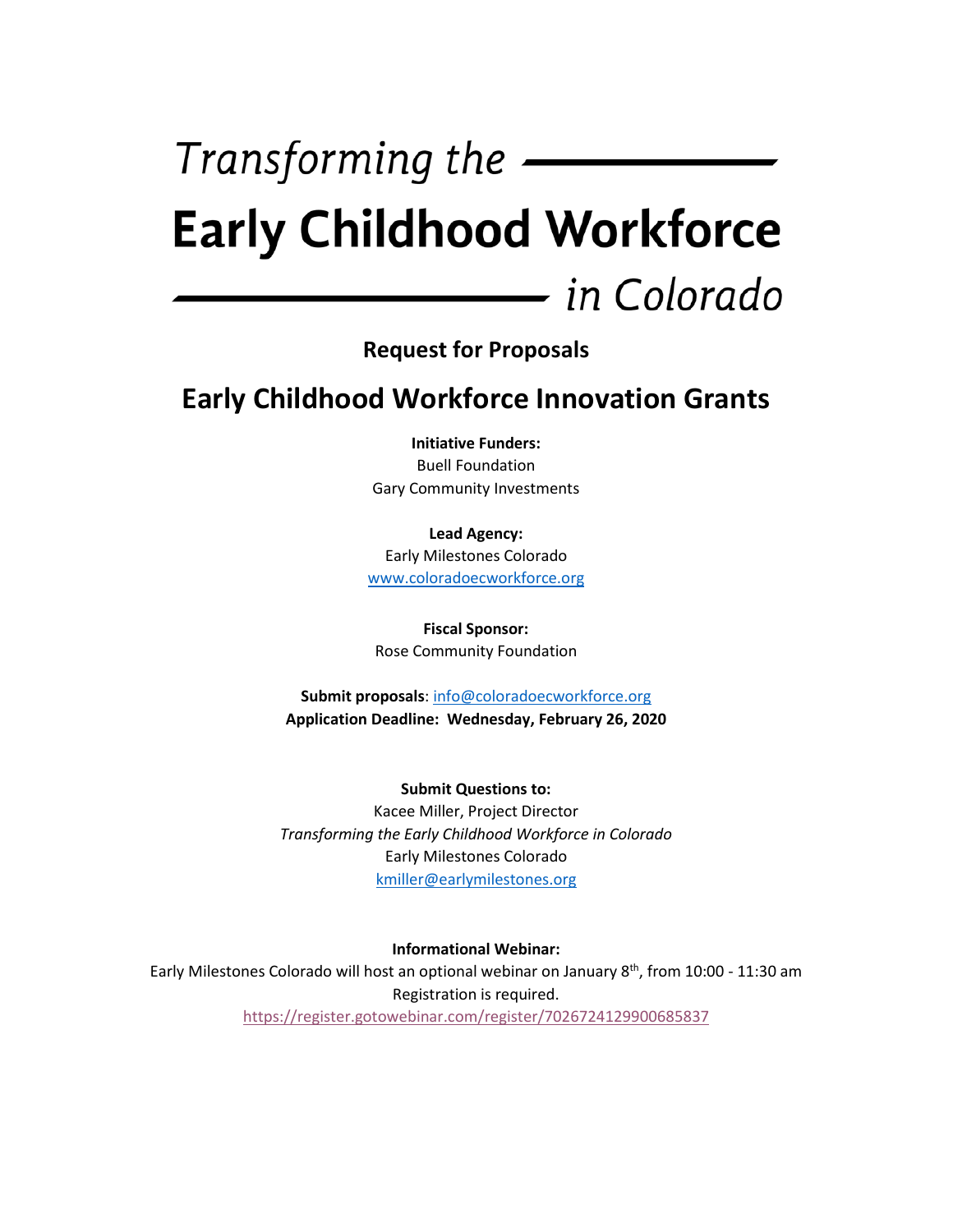#### Table of Contents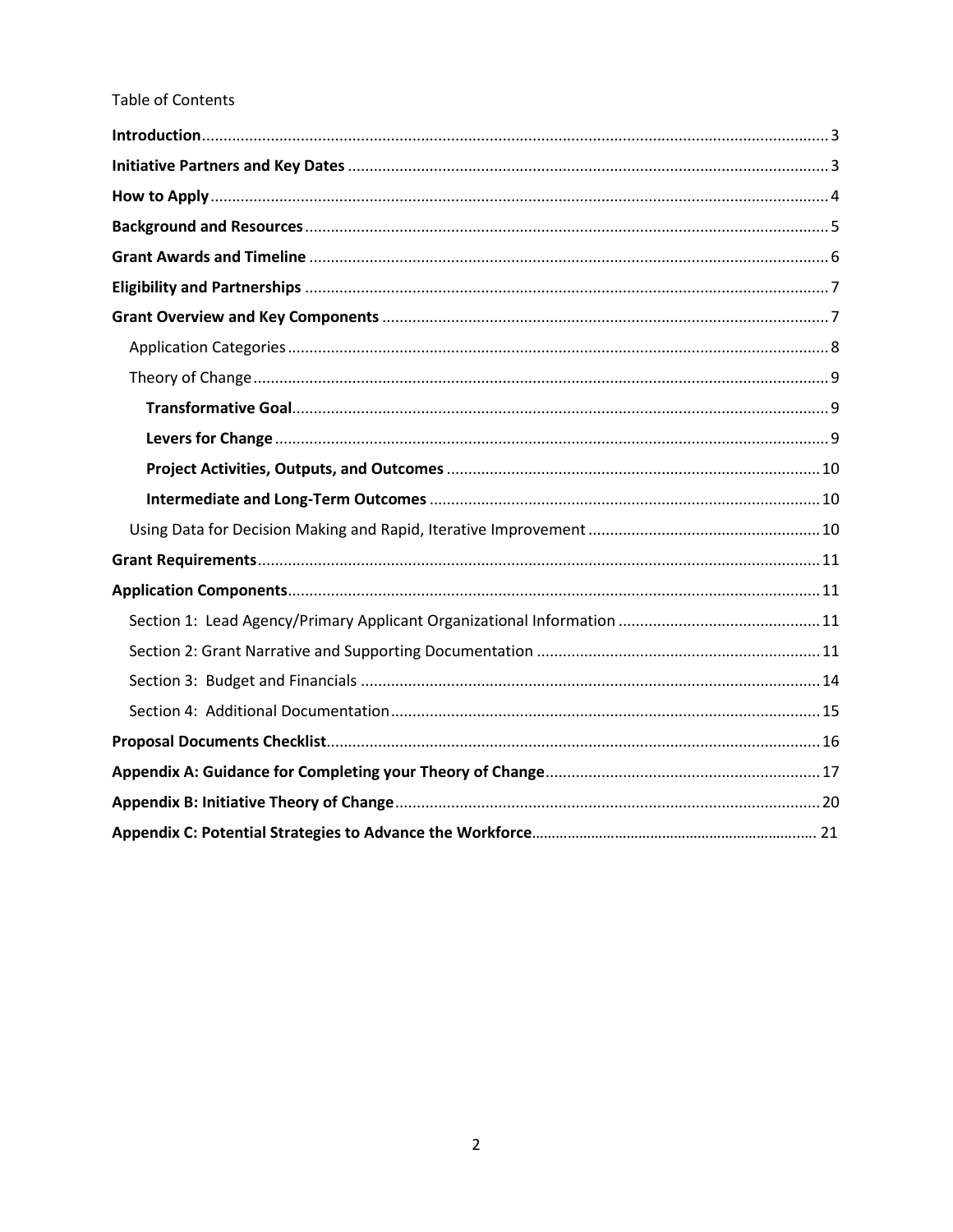### <span id="page-2-0"></span>Introduction

The *Transforming the Early Childhood Workforce in Colorado Initiative* (Initiative) announces a Request for Proposals for 2020 funding of the Early Childhood (EC) Workforce Innovation Grants. Local and state level partnerships with innovative ideas for systemic improvement in recruitment, retention, and compensation of an effective, qualified EC workforce are encouraged to apply.

We are looking for committed partners with a strong vision, a serious commitment to drive change, and a flexible mindset to adapt to the challenges of implementing truly innovative work. This highly competitive grant has an emphasis on data-informed, sustainable, systems improvement efforts that address early care and education workforce challenges. These grants are part of a larger Initiative to advance the workforce throughout Colorado; as such, ongoing learning from grantees is critical and is being used to inform broader statewide change.

# <span id="page-2-1"></span>Initiative Partners and Key **Dates**

The Initiative is an innovative publicprivate partnership including multiple partners:

**Early Milestones Colorado** (Milestones) is the lead agency for the Initiative and the primary point of contact for information about this funding opportunity. Milestones oversees project management, learning community, evaluation, and communications. Importantly, Milestones will support grantees to advance the workforce through technical and other assistance on project implementation, including the collection and use of data for needed adjustments and improvements throughout the grant cycle. More generally, Milestones will champion the work and engage in learning with grantees and Initiative partners.

# **XX** NEW IN 2020 <<

#### **Application Categories:**

In 2020, we seek to not only support *new innovations*, but also to *scale promising innovations* and *sustain effective innovations* that have the potential for greater statewide impact. The 2020 RFP includes three application categories: **Innovating, Scaling** and **Sustaining**. For more detail, see *Application Categories* on pages 8 - 9.

#### **Partnerships:**

The third year of innovation grants will fund promising local *and* state partnerships with strong ideas and a commitment to systemic change. State level partnerships with innovative ideas to support the workforce are encouraged to apply, including state agencies. To learn more about eligibility for state and local partnerships see *Eligibility and Partnerships* on page 7.

**Initiative Partners** comprise an advisory team of Initiative funders and resource partners from the public and private sector, who oversee grant selection, implementation, and use data and information from innovation grantees to address barriers and opportunities at the state and local level to promote best practices and needed systemic improvements to advance the EC workforce in Colorado.

**Rose Community Foundation** serves as the fiscal sponsor for the Early Childhood Workforce Innovation Grants and, as such, works collaboratively with Milestones to administer the grants and manage other grant-related fiscal matters.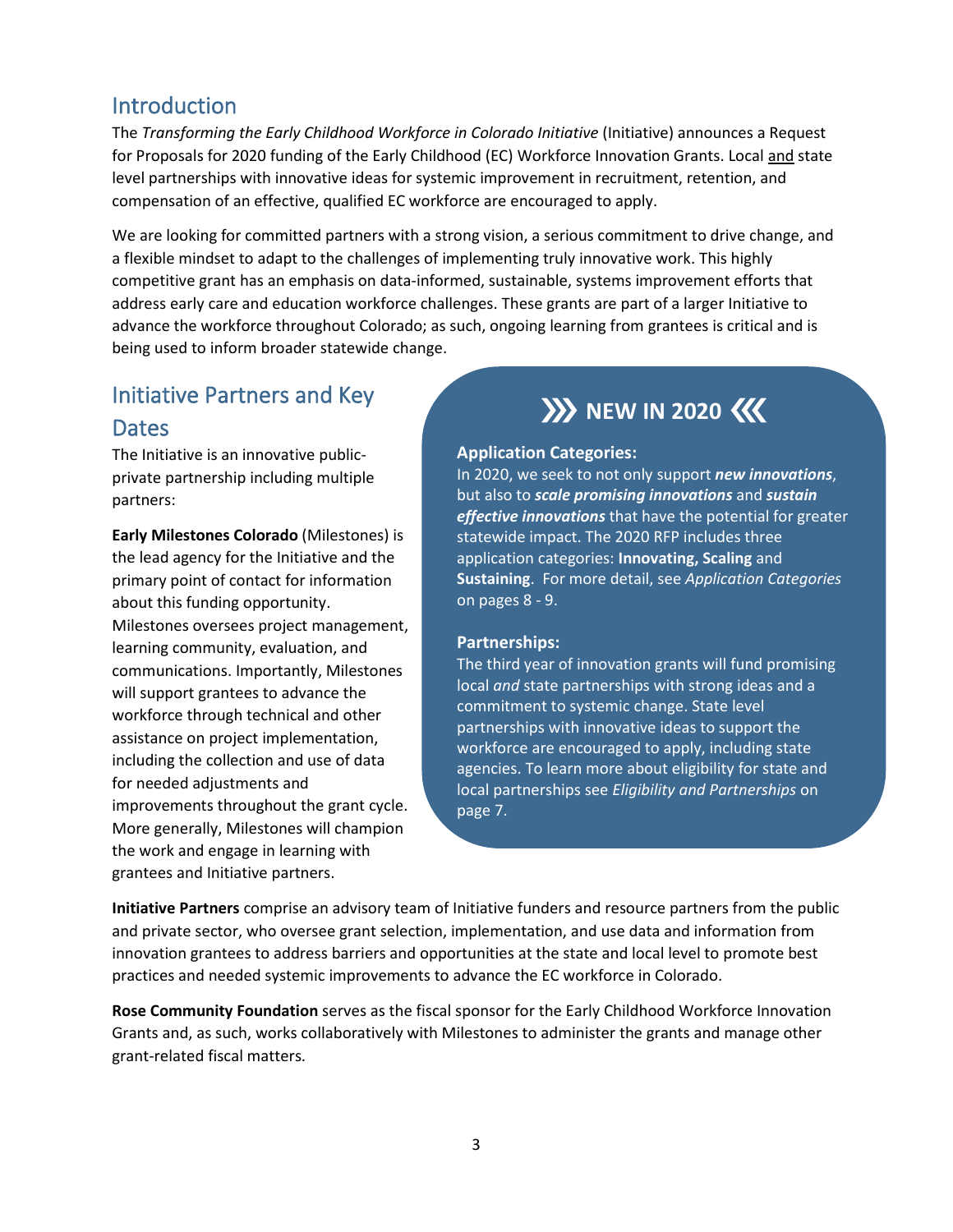**Mathematica Policy Research** (Mathematica) serves as the evaluator and technical assistance provider, implementing their Li2 framework (Learn, Innovate, Improve) to support innovation grantees with rapid cycle evaluation. Mathematica provides a collaborative, flexible approach that follows a clearly defined analytic process to support quick, data-informed development of innovations.

**Questions and Communications:** All communications about this opportunity should be directed to Kacee Miller, Project Director – [kmiller@earlymilestones.org](mailto:kmiller@earlymilestones.org)

| 2020 RFP Release Date                      | 12/20/19                                                                         |  |
|--------------------------------------------|----------------------------------------------------------------------------------|--|
|                                            | 1/8/20 10:00 - 11:30 am                                                          |  |
| Informational Webinar (Optional)           | Registration is required for anyone planning to participate. (Will be recorded)  |  |
|                                            | https://register.gotowebinar.com/register/7026724129900685837                    |  |
| Due Date: Email Intention to               | 2/6/20 By 5:00 pm                                                                |  |
| <b>Apply (Required for all applicants)</b> |                                                                                  |  |
| <b>Due Date: Proposals</b>                 | 2/26/20 By 5:00 pm                                                               |  |
| <b>How to Submit</b>                       | Please submit via email to: info@coloradoecworkforce.org                         |  |
| <b>Contact Information</b>                 | Kacee Miller: kmiller@earlymilestones.org                                        |  |
| <b>Grant Awards</b>                        | Various sized grants, individual grants not to exceed \$250,000                  |  |
|                                            | In this initial round, the maximum funding available for all grants is \$630,000 |  |
| <b>Grant Timeframe</b>                     | May 1, 2020 - April 30, 2021                                                     |  |

<span id="page-3-0"></span>How to Apply

*Intention to Apply:* You **must** submit an intention to apply by **February 6, 2020** for your proposal to be considered eligible for 2020 funding. If you are planning to apply, send an email noting your intention to [info@coloradoecworkforce.org](mailto:info@coloradoecworkforce.org) by 5:00 pm MST on February 6, 2020. In the email, please identify the anticipated lead agency/applicant, partners, and project title or approach. We recognize these may change somewhat prior to proposal submission. Please include in the subject line: *Intention to Apply – Partnership/Project Name*.

*Submission:* Proposals, including all Application Components, must be submitted to Early Milestones Colorado via email by 5:00 pm MST on **February 26, 2020.** Please submit proposals to: [info@coloradoecworkforce.org.](mailto:info@coloradoecworkforce.org) Please include in the subject line: *Proposal: Partner/Project Name*. Please note the file size limits of your email provider. If attachments cannot be included in one email, indicate the number of emails you are sending, and the attachments included in each. Additionally, please reflect this in the subject line (i.e., Proposal: Partner/Project Name\_1of 3).

Alternatively, you may submit your materials by emailing us a link to a Dropbox folder that houses your proposal documents. In your Dropbox portal online, navigate to the folder that contains your proposal, click "Share", and then click "Create a link". Copy the link and include it in your email to [info@coloradoecworkforce.org.](mailto:info@coloradoecworkforce.org) If you have questions about using Dropbox, please feel free to email Katie Danna-Poston at [kposton@earlymilestones.org](mailto:kposton@earlymilestones.org) or 720-573-4720.

*Labeling Documents*: Please label documents as follows.

- a. Project/Partnership Name Grant Narrative
- b. Project/Partnership Name\_Project Strategy and Outcomes Worksheet
- c. Project/Partnership Name\_Budget Template
- d. Project/Partnership Name\_Financial Documents
- e. Project/Partnership Name\_Letters of Support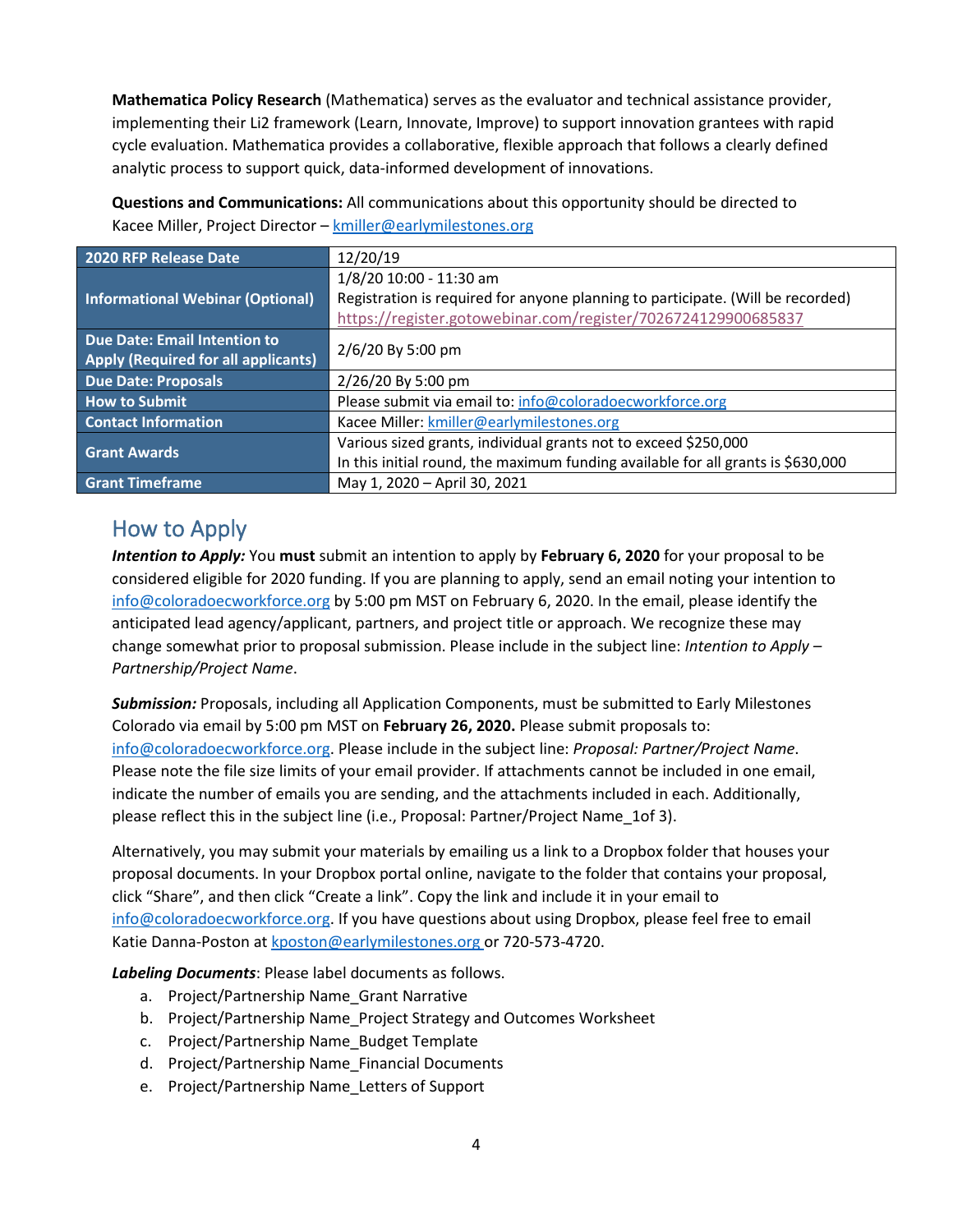*Questions About Submission:* If you have questions about the proposal submission, email your questions to Kacee Miller, Transforming the EC Workforce in Colorado Project Director, [kmiller@earlymilestones.org.](mailto:kmiller@earlymilestones.org)

*Informational Webinar***:** Early Milestones Colorado will host one informational webinar on **January 8, 2020 from 10:00 - 11:30 am MST**[. Registration](https://register.gotowebinar.com/register/5710429483185676291) for the webinar is required to participate. A recording will be posted to [www.coloradoecworkforce.org](http://www.coloradoecworkforce.org/) by January 15, 2020.

*Completing Your Application:* Submissions in Word or Excel are preferred, rather than a PDF. The grant narrative should be no more than 6-8 pages in 11-point font; attachments, including the *Budget Template*, *Project Strategy and Outcomes Worksheet*, financial documents, Letters of Support, or other materials, may accompany the narrative. Documents should be formatted to print on 8.5x11" paper. Applicants bear the sole responsibility for ensuring that submitted proposals, including all attachments, are complete, accurate, and received on time. Incomplete proposals will not be reviewed. A checklist has been provided to ensure you include all necessary information with your proposal.

*After Submitting Your Application:* Once you have submitted your grant application, you will receive an email confirmation that your email has been received.

*Grant Decisions:* We anticipate decisions to be made in late April. If additional information is needed, a phone interview may be requested in late March or early April. Be sure to provide the best email and phone contact for timely scheduling.

# <span id="page-4-0"></span>Background and Resources

Words authored *more than 25 years ago* as part of the Governor's First Impressions Commission Report

of 1991-1992 Activities still ring true today. The EC workforce is stuck in a period of stasis, and generations of Colorado children and families have been negatively impacted as a result. By comparison, the wildly ambitious goal to send an astronaut to the moon was accomplished in a mere eight years. The barriers to achieve our own "moonshot goal" of transforming the early childhood workforce are significant. While Colorado has put important pieces in place in the last few years, Colorado's lack of general progress in the last quarter of a century is no different than the majority of states. Many stakeholders indicate they are in crisis mode, continuously searching for qualified staff and often needing to compromise on education and experience due to lack of available candidates.

Responding to these barriers, the *Transforming the Early Childhood Workforce in Colorado Initiative* (Initiative) was "As the need for early childhood care and education programs increases, so do the accompanying demands for qualified staff. Yet there is a critical shortage of trained early childhood teachers and administrators. While the number of people entering the field is at an alltime low, more than four out of 10 early childhood educators in Colorado leave the field each year. Professional dissatisfaction is attributed to low pay, lack of benefits, and absence of professional respect and recognition." -Governor's First Impressions

Report of 1991-1992 Activities

launched. We have the capacity in Colorado to create significant changes in recruitment, retention, and compensation. Momentum for the issue is apparent, and, many partnerships are already seeding innovation with concrete goals and plans to advance those teaching and caring for our youngest Coloradans.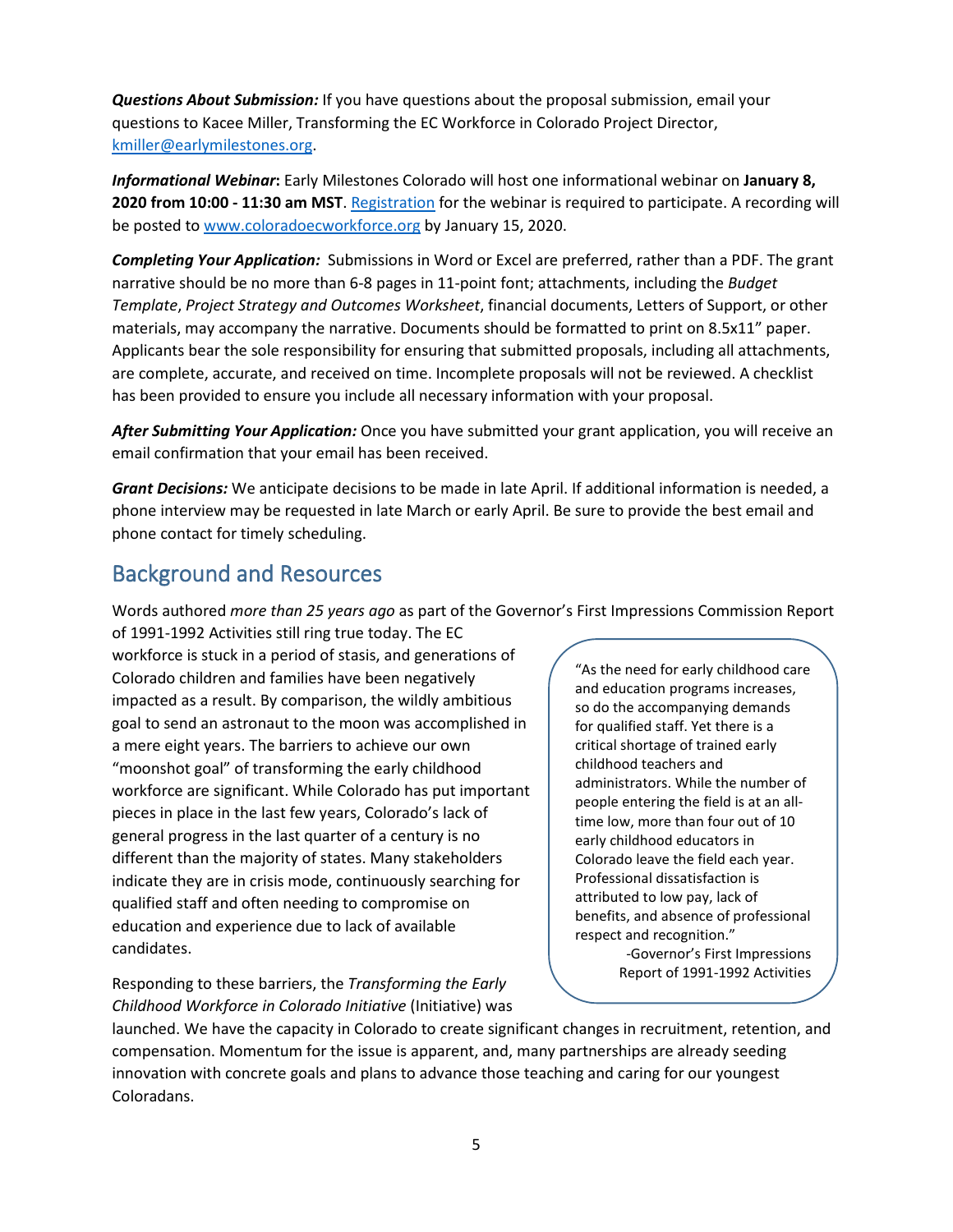The Initiative supported the development of a state plan to advance the workforce (Colorado's Early Childhood Workforce 2020 Plan) and the completion of two research studies - a workforce survey including both state and regional findings, and an economic sector analysis - to better understand the experience and impact of the workforce in Colorado. 2017-2018 marked Year 1 of workforce innovation grants, supporting local innovative solutions and leveraging local learnings to spur state-level systems change. Currently underway, Year 2 has included additional innovation grantees and the launch of case studies focused on early childhood compensation in Colorado communities. *Please review these [resources,](http://www.coloradoecworkforce.org/) which include research studies and a summary of the work of 2018 EC Workforce Innovation Grantees, for more information. [\(www.coloradoecworkforce.org\)](http://www.coloradoecworkforce.org/).* Initiative partners are looking for teams willing and ready to tackle this crisis today by testing innovative ideas that hold the promise for long-term, systemic, sustainable change.

The EC Workforce Innovation Grants are creating both additional urgency and opportunity for progress toward our "moonshot" goal. These grants are intended to spur the culture of innovation, as it is clear more of the same will result in continued stasis. This opportunity is designed to quickly capitalize on grantee learnings, so that promising approaches have the best chance to spread and provide the impetus for sustainable and systemic improvement and change. This opportunity recognizes that innovation and the spread of good ideas is an essential foundation for supporting the workforce. Initiative partners will continue to push to expand the boundaries of what is possible on the ground, through a commitment to translate and champion learnings and progress into opportunities for larger change that will benefit the workforce throughout the state.

## <span id="page-5-0"></span>Grant Awards and Timeline

Partnerships may apply for up to \$250,000 for one year of funding. We encourage proposals for grants of *all sizes* to meet individual project needs, with a reasonable plan to expend funds during the grant term. Grants will be awarded for one year, from May 1, 2020 through April 30, 2021. There may be an opportunity for additional funding past the grant award cycle, based on progress, engagement, and the availability of funding. In this round, the maximum funding available for all grants is \$630,000.

| <b>Date</b>     | <b>Activity</b>                                                      |
|-----------------|----------------------------------------------------------------------|
| 12/20/19        | RFP for Early Childhood Workforce Innovation Grants released         |
|                 | Webinar (optional): 10:00 - 11:30 am; Registration is required.      |
| 1/8/20          | https://register.gotowebinar.com/register/7026724129900685837        |
|                 | A recording will be posted to www.coloradoecworkforce.org by 1/15/20 |
| 2/6/20          | Required: Email Intent to Apply to Milestones by 5:00 pm             |
|                 | info@coloradoecworkforce.org                                         |
| 2/26/20         | Proposals due to Early Milestones Colorado by 5:00 pm                |
|                 | Please submit via email to: info@coloradoecworkforce.org             |
| 3/30/20-4/3/20  | Phone interviews may be conducted (estimated dates)                  |
| 4/20/20-4/22/20 | Grants awarded (estimated dates)                                     |
| 5/1/20          | Grants begin                                                         |
| 4/30/21         | Grants' activities completed                                         |

#### **Timeline**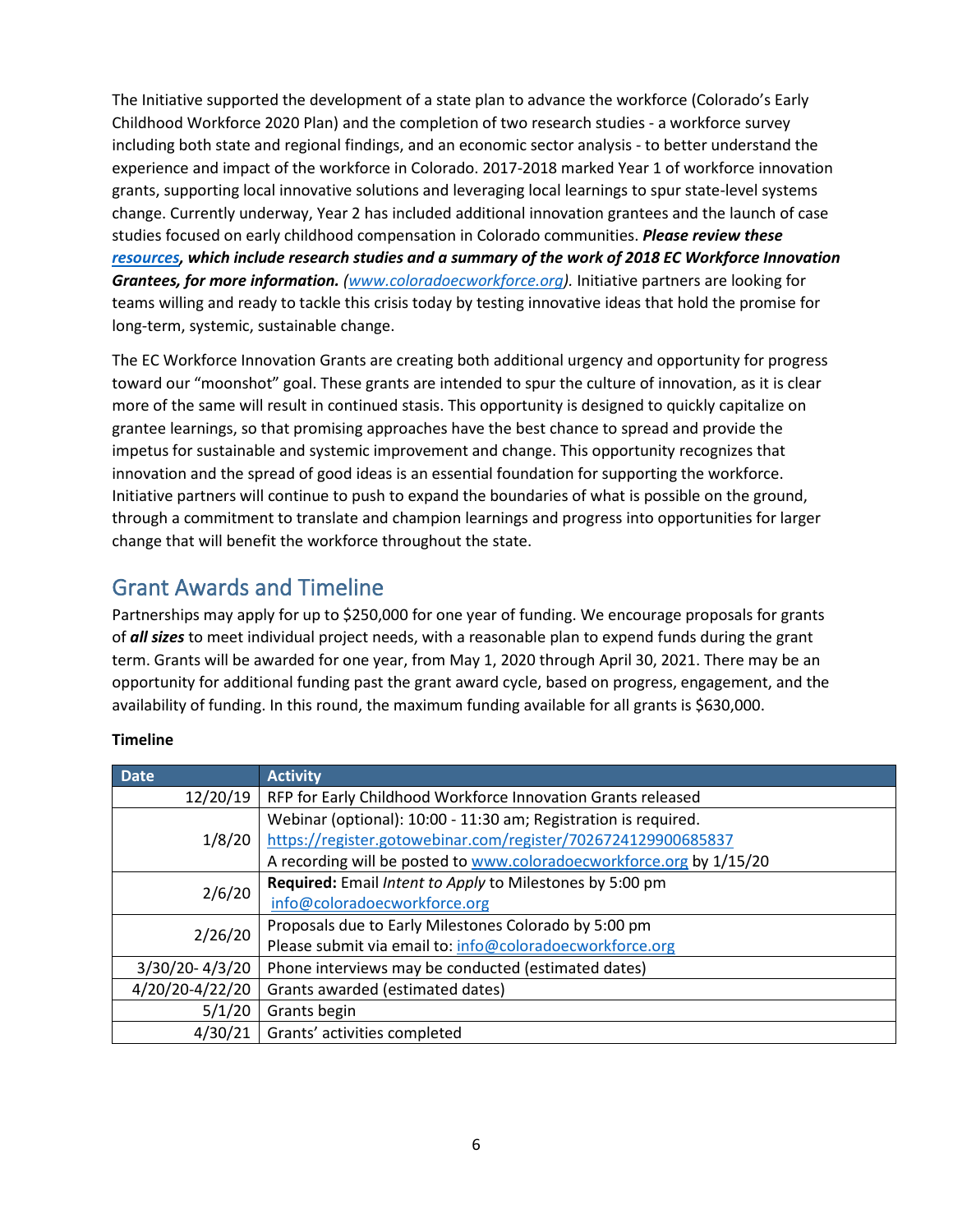# <span id="page-6-0"></span>Eligibility and Partnerships

**Eligible Applicants:** Eligible applicants for this grant opportunity may include but are not limited to:

- 501(c)3 organizations/nonprofits focused on early childhood and/or workforce development
- State Agencies, including departments of labor, education, human services, etc.
- Early Childhood Councils
- Workforce development boards
- School districts or boards
- Colleges and universities
- Local government, including departments of health and/or human services, public health, education, community development, town councils, etc.
- Other nonprofit entities such as Family Resource Centers

**Partnerships:** We are looking for active and engaged partnerships that are the best fit to address the identified local or state ECE workforce challenge, whether they are long-standing or newly formed partnerships. Though a single entity will be the primary applicant/lead agency for the grant and the recipient of grant funds, additional partners are required. Part of what makes innovative projects successful is the shared commitment to change and the connections and ideas continuously exchanged among experts, people with varied skills, resources, and experiences. Projects should identify partners that will ensure successful implementation. We suggest both traditional (e.g., early childhood organizations) and nontraditional (e.g., workforce development boards, town councils, local businesses) partners to broaden the base of support and ensure sustainability. Additionally, community level partnerships must identify a "local champion" who will help ensure sustainability and will serve as an ambassador for the project. This individual should be well respected and have strong connections within the community or statewide. It is expected that they will be willing to advocate for the continuation of the work. State agency partnerships do not require a local champion. (See *Application Components* for more information.)

**Ineligible Entities:** For-profit businesses are not eligible to apply as the primary applicant; however, they may partner with one of the entities listed above.

### <span id="page-6-1"></span>Grant Overview and Key Components

We seek innovative ideas with the potential to drive systemic improvement in recruitment, retention, and compensation of an effective, qualified early childhood workforce. Beyond ideas, we need pioneers willing to test groundbreaking ideas and produce proof points for more effective and efficient systems to support the workforce. We want to learn with you as you test new things, so we can better understand what works and what doesn't.

For this grant opportunity, "early childhood workforce" is defined as those who work with children birth through five in licensed schools, centers, and homes (e.g., teachers, directors, family child care providers); at times the workforce is referred to as "early educators". "Community" is defined by the grant applicant/partnership and might include multiple partners from different geographies, a neighborhood, city, county, school district, region, or the state.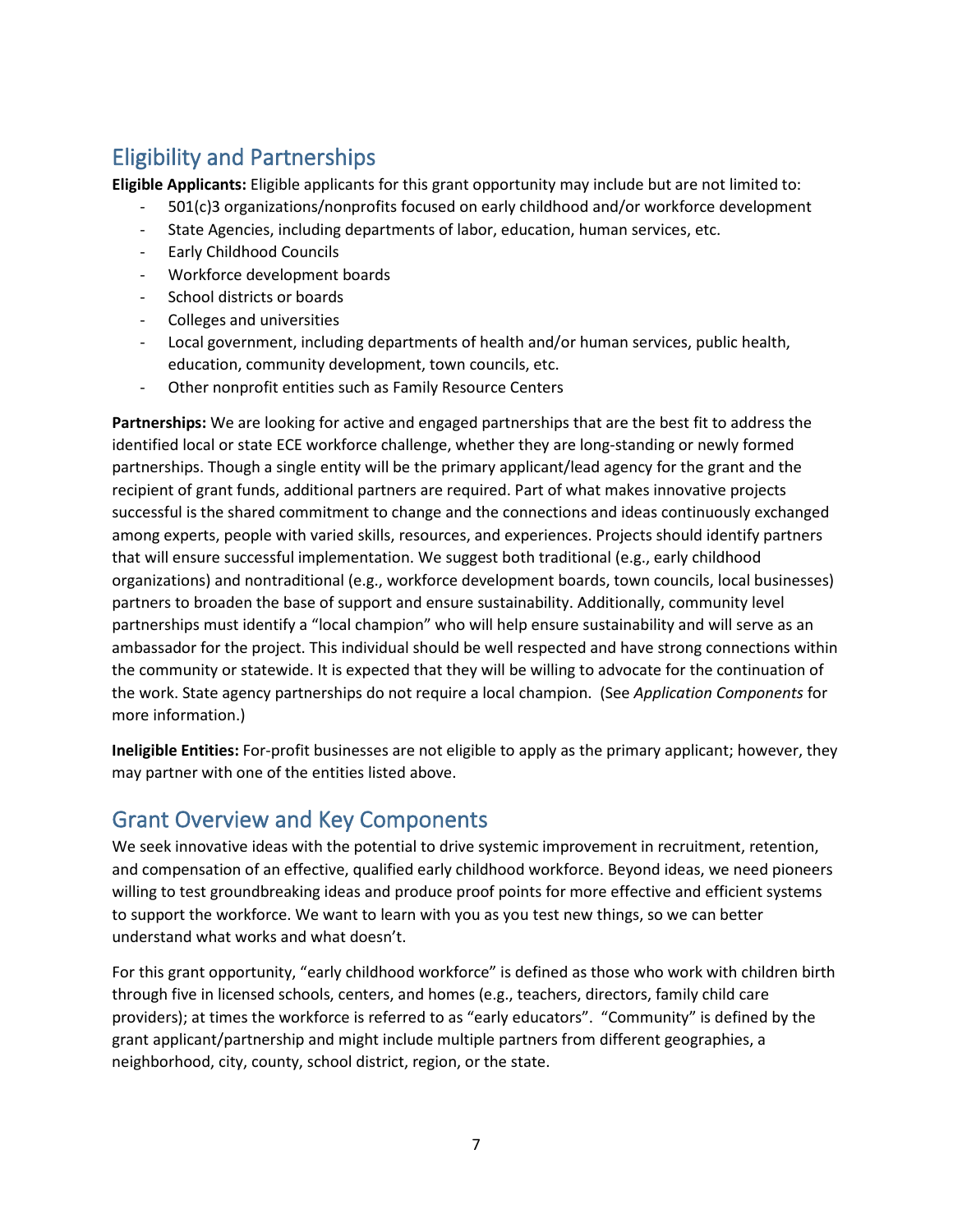The emphasis of this grant is on systems improvement and testing breakthrough solutions. We are looking for innovative ideas that can be turned into proof points with the potential to spread throughout the state. For example, it's not enough for an application to propose using grant funds to provide additional sessions of a current professional development offering in their community. Competitive applications might propose system improvements that support recruitment of teachers, by helping promising candidates earn lead teacher qualifications and gain needed competencies in a new, innovative, or fast-track way.

The RFP asks for a number of components to try to understand your "moonshot" goal and how you plan to get there. Partners will be expected to identify the specific need to be addressed, the targeted population and community, the goal to transform recruitment, retention, and compensation, and a Theory of Change for how the strategy and activities in the proposal might lead to this ambitious goal. Additionally, proposals should include a rationale for why the project activities will lead to the proposed outcomes, impact their transformative goal, and ultimately impact recruitment, retention, and/or compensation of an effective, qualified workforce.

#### <span id="page-7-0"></span>Application Categories

To address these goals, the 2020 RFP includes three categories for local or state partnerships primed to either 1) test a new innovation, 2) scale an innovation that has shown promise, or 3) sustain effective innovations by embedding relevant practice and enacting necessary policy change. Regardless of the application category all efforts are intended to assess and communicate the learnings to stakeholders committed to state-level change that improves workforce recruitment, retention, and compensation.

#### **Innovating:**

State or local partnerships may propose new project ideas to launch innovations by addressing recruitment, retention, and compensation. Partnerships will be selected to pursue innovative ideas, which identify practices that might be successful on a larger scale. Potential local and systems level innovations are listed in Appendix C, though we encourage applications for possible innovations not included in Appendix C as well. **Projects with an emphasis on compensation will be prioritized.** 

#### **Scaling:**

State or local partnerships may propose projects that scale or replicate successful approaches in order to impact a broader population or geographic area. For example, one of the Year 2 grantees is working to scale an apprenticeship program that existed within one local early childhood organization to an additional three early childhood organizations across the state. Applicants interested in this category may build on an existing Year 1 or 2 innovation project or scale another project that has already shown gains in recruitment, retention, or compensation and is a promising approach for expansion.

#### **Sustaining:**

State or local partnerships may apply for an innovation grant to deeply embed a strategy that has already gained traction and generated strong support in order to sustain broader change. State or local partnerships may choose to "sustain" successful approaches by seeking funding to solidify innovations, which may *or may not* have received support through previous Workforce Innovation Grants. *Any* partnership that has tested an innovative idea and is ready for sustainability is eligible to apply. For example, St. Vrain's PTEACH project leveraged the state's existing concurrent enrollment program to create change within the school district and establish a sustainable early educator pipeline.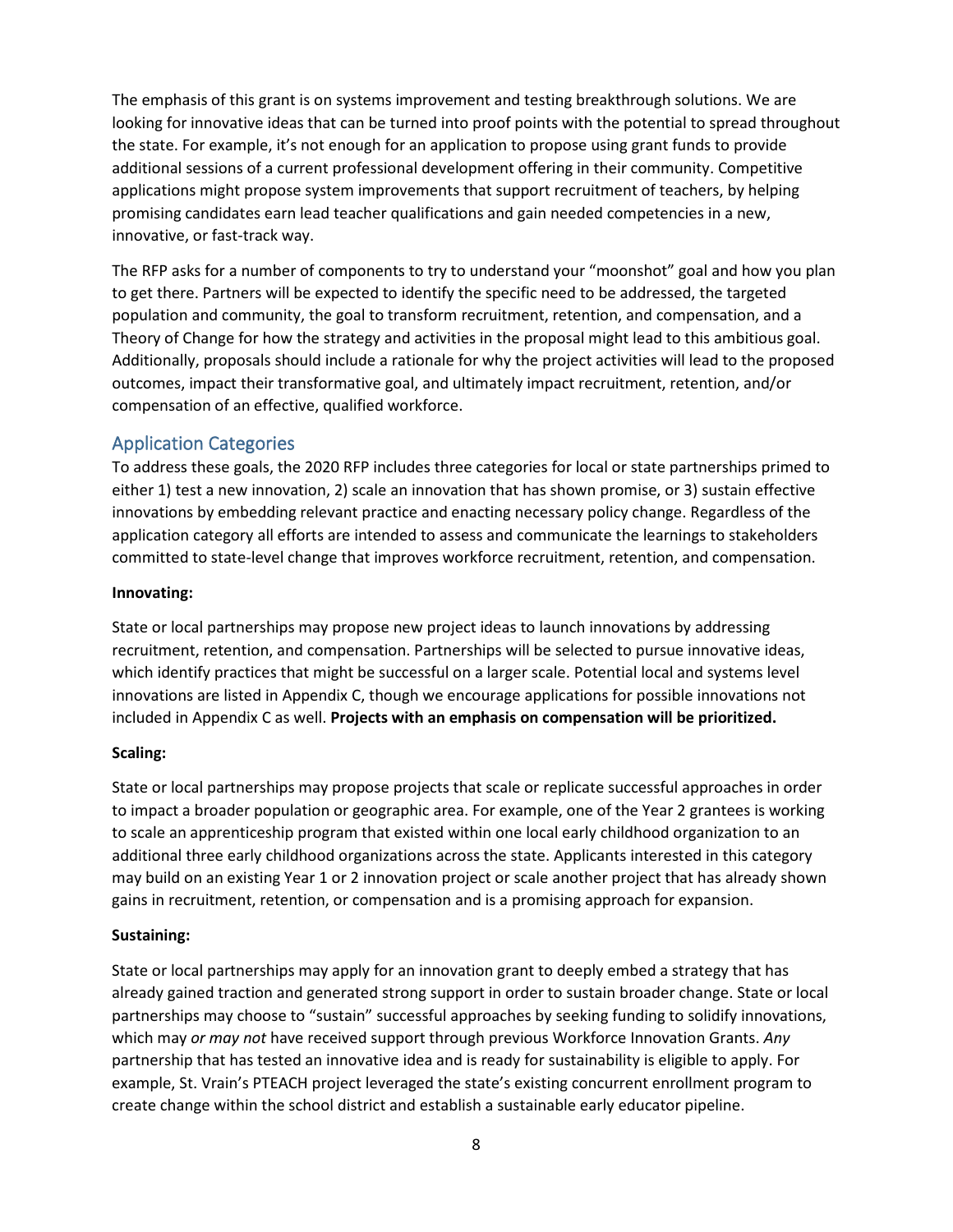#### <span id="page-8-0"></span>Theory of Change

We would like to understand *your* Theory of Change — how your proposed strategy will impact your long-term, transformative goal. The Theory of Change should include the following: transformative goal, lever(s) for change, project strategy, activities, outputs, and outcomes.



**Appendix A** contains guidance for completing your Theory of Change and our expectations for what should be included. **Appendix B** contains the Initiative's *Theory of Change for Increasing Recruitment, Retention, and Compensation of an Effective, Qualified Workforce*, which may be helpful as well. Your Theory of Change should be described in the grant narrative; specific details can be addressed in the **required** *Project Strategy and Outcomes Worksheet*. Appendix C contains a list of innovative ideas that may be promising for implementation for your partnership.

#### <span id="page-8-1"></span>TRANSFORMATIVE GOAL

Proposals should identify the big picture goal the partners hope to achieve. Groundbreaking, transformative (moonshot) goals should be the target toward which all project activities are aimed. The goal may not be achieved during the grant term, and other strategies may be required, but we want to see how your strategy will impact your ambitious goal and the Initiative's goal of increasing recruitment, retention, and compensation of an effective, qualified workforce.

#### <span id="page-8-2"></span>LEVERS FOR CHANGE

We have outlined four "levers for change" (defined below) for this Initiative: compensation, targeted recruitment, working conditions, and education and career pathways. Successful proposals will identify one or more strategies to *systemically* address one or more of the levers for change, with a plan for sustainability. **Special consideration will be given to projects that address compensation and improve the financial well-being of the workforce by providing sustainable solutions through either traditional pay increases or other compensation (e.g., housing, benefits).**

Addressing more than one lever does not necessarily make a proposal more competitive. **We are looking for ready projects and partners with innovative ideas and the potential for making an impact.** 

Appendix A contains *example* activities or strategies to better illustrate our definition of each lever for change; these are only examples, and **other innovative strategies that meet community needs are strongly encouraged.** Please refer to Appendix C for more information about potential strategies to address workforce needs.

Lever 1: Compensation - Improve the financial well-being of the workforce through increased wages, benefits, affordable housing, loan forgiveness, or other factors.

Lever 2: Targeted Recruitment - Build a pipeline of effective, qualified candidates entering the field or into licensed early childhood centers, schools, or homes to meet demand.

Lever 3: Working Environments - Ensure working environments/conditions are conducive to job satisfaction/retention and instructional effectiveness.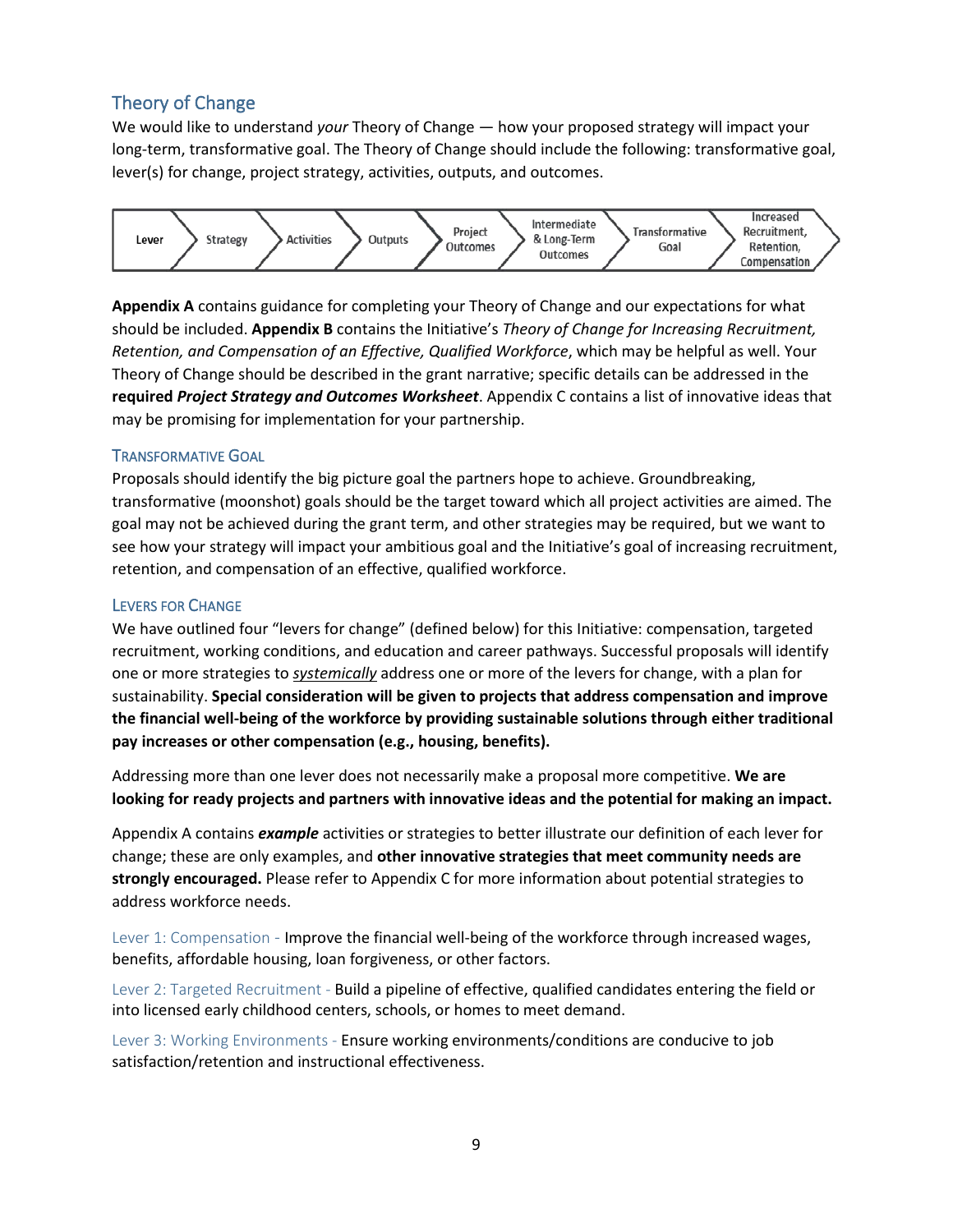Lever 4: Education and Career Pathways - Create education and career pathways to attract and induct new educators, ensure a competent workforce, and support retention in the field.

#### <span id="page-9-0"></span>PROJECT ACTIVITIES, OUTPUTS, AND OUTCOMES

Proposals should identify the activities, outputs, and outcomes anticipated during the project period (or grant term) and a rationale for why these activities will lead to the proposed outcomes.

ACTIVITIES: Activities are specified work during the grant duration, including actions used to bring about program change, results, or outcomes. A timeline with milestones for activities should be included. Please note, grant funds may be used for activities such as strategy development, education, communications, marketing, and advocacy, but must not be used for direct lobbying<sup>[1](#page-9-3)</sup>. Direct compensation of the workforce must not be entirely funded by this grant. Both traditional, e.g. pay increases, bonuses, etc., and other compensation approaches are allowable.

For traditional compensation models: Both a minimum 25% financial match as well as a feasible plan for sustainability beyond the term of the grant are required.

Other compensation approaches may include, but are not limited to, offering supports related to staff housing, health care and benefits, transportation or child care.

OUTPUTS: These are direct products of the project activities. Proposals should describe the project outputs, a proposed timeline for completion, and information about how they will measure whether the outputs were achieved.

OUTCOMES: Outcomes are the result of the activities or services provided – such as changes in behaviors, knowledge, skills, or conditions. Proposals should identify outcomes at three times: during implementation, at the grant's conclusion, and in the future. Additionally, proposals should discuss how the project outcomes will be assessed during the project.

#### <span id="page-9-1"></span>INTERMEDIATE AND LONG-TERM OUTCOMES

Proposals should describe intended intermediate and long-term outcomes resulting from the project. Please note, it may not be feasible to attain these outcomes during the grant term; for some projects this will be feasible, and for others it will not. Rather, we would like to better understand how you think your proposed strategy will impact your transformative, "moonshot" goal and the Initiative's goal of increasing recruitment, retention, and compensation of an effective, qualified workforce.

#### <span id="page-9-2"></span>Using Data for Decision Making and Rapid, Iterative Improvement

Innovation isn't easy; it's as much about the process as the outcome. We recognize that implementing innovative projects requires a flexible mindset willing to address the unanticipated. We are looking for grantees eager to learn from and act on challenges. Our expectation is that grantees will try things, likely face obstacles or barriers, and, as a result, use what they learn to pivot and try a new approach. With guidance and support from Mathematica, we expect partners to engage in rapid iteration to use data and information to test, learn, pivot, and test and learn again, realizing that every effort – successful or not – provides valuable information. Therefore, a key component of this project is the use of data to

<span id="page-9-3"></span> $1$  "Direct lobbying" is defined as any attempt to influence specific legislation through communications with any member or staff of a legislative body or any government official who may participate in formulating legislation. Direct lobbying also includes attempts to influence the general public concerning a specific view on a ballot initiative, referendum, or similar process.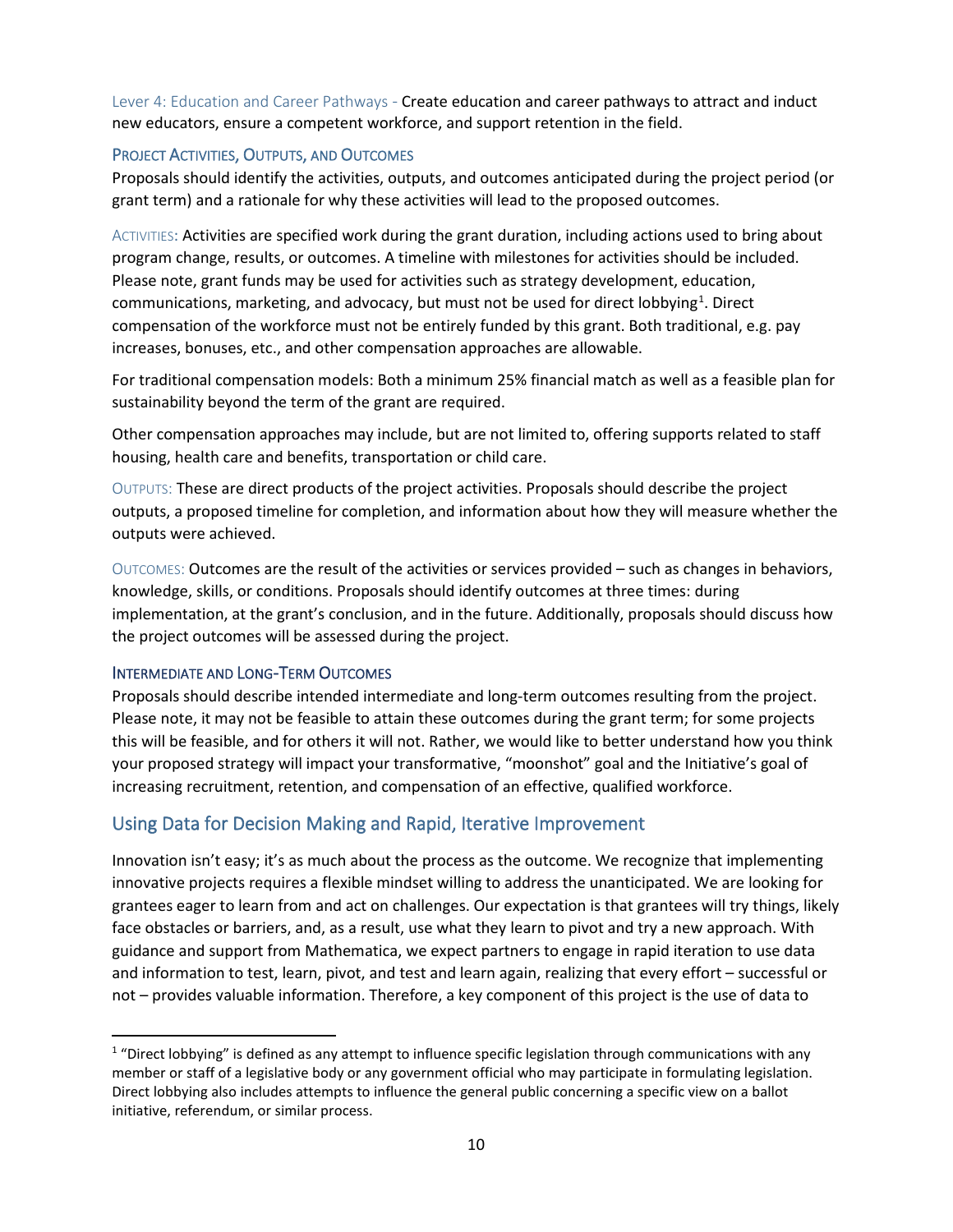track progress toward identified targets and adjust course as needed. Proposals should demonstrate specific ways of capturing and tracking data throughout implementation and a plan that builds in decision points to allow for rapid iteration as needed. Mathematica will work closely with grantees to support these efforts using the Learn, Innovate, Improve (Li2) framework. Proposals should identify designated personnel who can prioritize this iterative process. Project funding may support the refinement of data collection processes and staffing in order to better use data in everyday practice.

We want to learn with you and provide support to ensure the best chance of project success. As such, Milestones and Mathematica will partner with awarded grantees and provide technical support to 1) refine project outputs and outcomes, 2) identify data and information sources, and 3) engage in iterative cycles of learning and implementation. Grantees will be expected to document and share learnings, challenges, and opportunities with other grantees and the Initiative partners, so that we might learn from one another and spread effective practices and lessons learned.

### <span id="page-10-0"></span>Grant Requirements

Projects will be chosen based upon a clearly identified need, a transformative goal and Theory of Change to impact the goal, the viability of the project design, the approach to systemic improvement and change, the potential for sustainability, the strength and composition of the partnership, identification of a committed champion to advocate for the work, readiness and willingness to engage in using data in rapid, iterative cycles of learning, and willingness to be part of a learning community. Special consideration will be given to projects that address compensation and improve the financial well-being of the workforce. Partnerships should submit original innovations that tackle their unique workforce issues. Proposals submitted in either 2018 or 2019 that were not selected should not be resubmitted verbatim. Please see the *Application Components* for specific requirements of the proposal.

# <span id="page-10-1"></span>Application Components

### <span id="page-10-2"></span>Section 1: Lead Agency/Primary Applicant Organizational Information

- ORGANIZATION NAME
- ORGANIZATION ADDRESS Provide mailing address, city, state, and zip code.
- ORGANIZATION PHONE, EMAIL, AND WEBSITE
- NAME OF CEO OR EXECUTIVE DIRECTOR
- PRIMARY CONTACT FOR THIS GRANT REQUEST Provide the name of the person we should contact to discuss this grant request. If it is the same as the CEO or Executive Director, please indicate.
- **PRIMARY CONTACT'S EMAIL ADDRESS**
- PRIMARY CONTACT'S PHONE NUMBER
- **LIST OF PARTNERS**
- FISCAL SPONSOR Does your organization use a fiscal sponsor? If so, provide the organization name, address website, name of a contact person, phone number, and email address.
- YEAR FOUNDED

### <span id="page-10-3"></span>Section 2: Grant Narrative and Supporting Documentation

The grant narrative should address the following questions and topics. Please submit your narrative as a Word Document. The narrative should be no smaller than 11-point font and should not exceed 6-8 pages.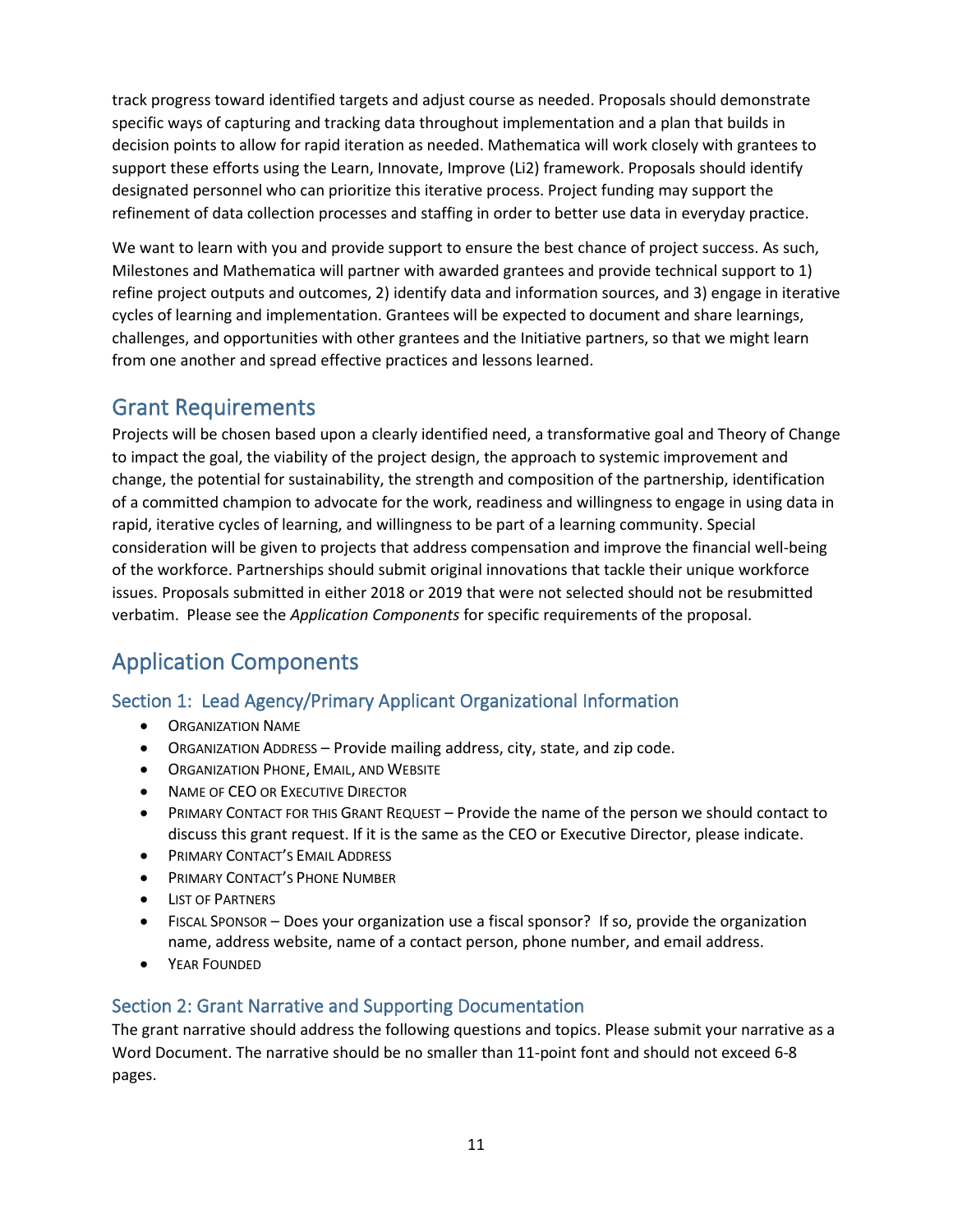- 1) NEED**:** Please state the application category for this proposal (innovating, scaling, or sustaining) and justify the chosen category. Include data or information to support this need. Describe any conditions that contribute to EC workforce challenges.
- 2) TARGET POPULATION: Define the target population or segment of the EC workforce that will benefit from your efforts, and define the community (neighborhood, city, county, region, collaboration, the state, etc.) or catchment area for this population. (e.g., This project will benefit lead and assistant teachers in licensed child care settings in X and Y counties.) Please provide relevant data or information about the population.
- 3) PROPOSED APPROACH TO ADDRESS THE NEED: The proposal should include: your transformative goal, the strategy and activities you propose to implement, and the measurable outcomes or outputs you would expect to see during or after the grant term. Please include information about the following in the grant narrative and via the **required** *Project Strategy and Outcomes Worksheet,* as appropriate. We recommend using the grant narrative to provide a brief overview of your conceptual approach and providing specific details about benchmarks and dates using the worksheet.
	- Which of the three application categories will you implement: innovating, scaling or sustaining?
	- What is your transformative goal for systems change to meet the need in your community?
	- What do you hope to test or innovate?
	- What lever or levers for change do you propose to address?
	- What strategy and activities do you propose to undertake and in what timeframe?
	- What project outputs will result from these activities during the grant term? (Consider quantity, quality, and process outputs.)
	- What outcomes will result? How will you assess outputs and outcomes throughout the grant term?
	- Which intermediate and long-term outcomes do you anticipate during the grant term? Which might be impacted after the grant term?
	- Why do you think the proposed strategy and activities will impact your transformative goal? How does this align to the Initiative's goal to increase recruitment, retention, and compensation of an effective, qualified EC workforce?
	- How will you know your project has been successful?
- 4) SUSTAINABILITY**:** Please describe how you will approach sustainability after the grant term is over. Sustaining efforts will likely include both financing and other elements such as leadership, strategic planning, partnership, capacity building, communications, public policy, and evaluation.
- 5) ORGANIZATIONAL CAPACITY OF LEAD AGENCY**:** Why do you think your organization is best suited to lead this work? Briefly describe your organization's role within the community and your ability to assess its needs. Describe your role regarding the EC workforce, including any current or past initiatives to address workforce needs. Please list any other relevant EC initiatives currently underway in your community and briefly describe your organization's level of responsibility for these initiatives. How do the goals of the proposed project align with those of your organization? How will your organization leverage any other relevant EC initiatives to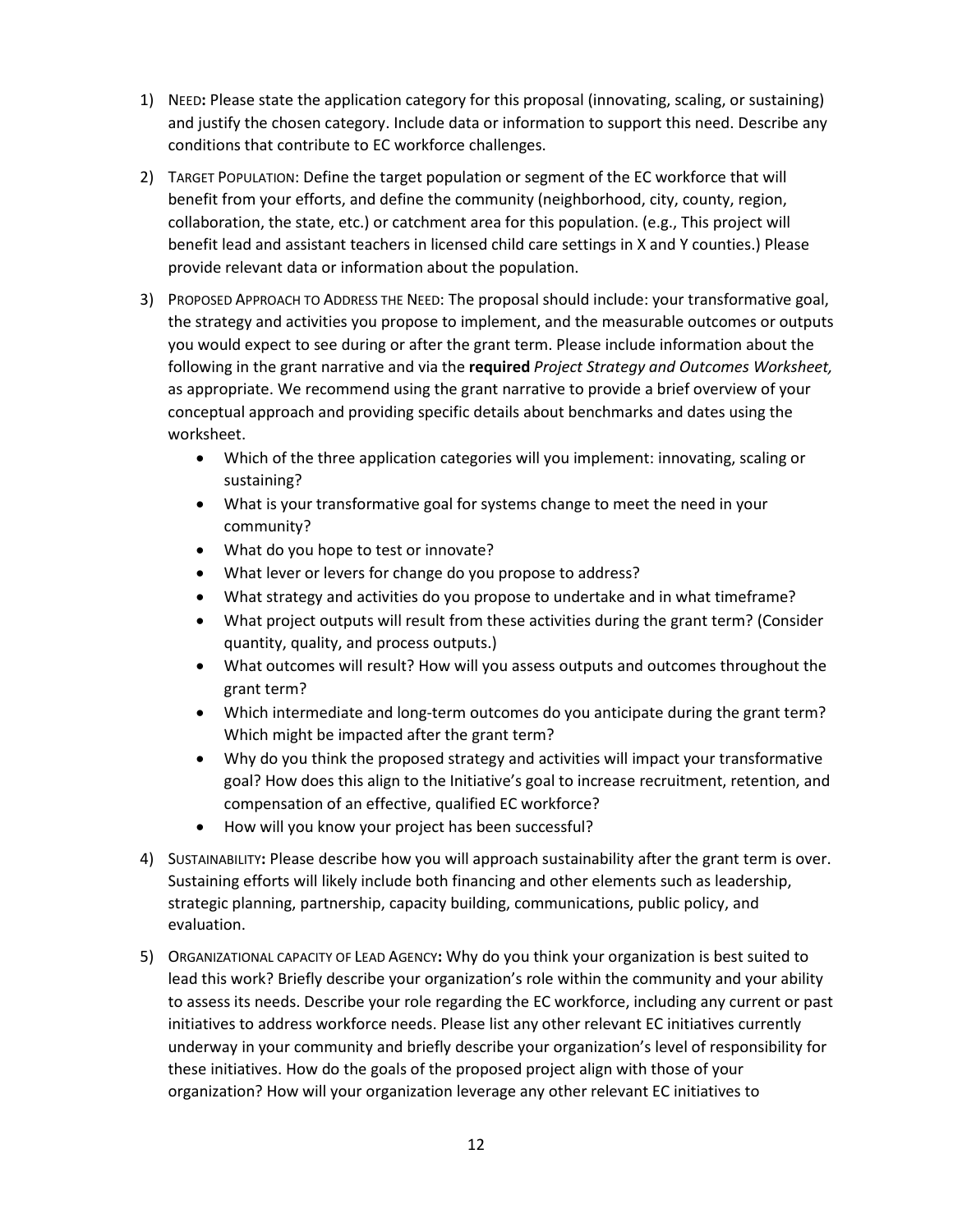accomplish the proposed work? Describe who in your organization will be responsible for managing the project and their relevant skills and/or experience related to successful project implementation.

- 6) PARTNERSHIPS**:** Strong partnerships with authentic commitments, a history of partnership (or readiness to partner), a readiness to implement the project, including a flexible mindset to adjust and change based on project data, are key criteria. Consider both traditional and nontraditional partners to broaden the base of support and facilitate more sustainable outcomes. Please describe your partnership and how you plan to work with your partners throughout the project. Will partners have dedicated time to focus on the project? Why are they ready and poised to do this work? Have you worked together before? If so, in what capacity? How will this partnership help you to achieve the project goals? How is the partnership valuable in systems improvement and sustaining work beyond the grant period? *Letters of Support are required from each key partner for this project; they do not count towards the page limit requirement. Letters of support must be for the current grant proposal. Letters dated from previous years will not be accepted.*
- 7) LOCAL CHAMPION: Community level partnerships should identify a local champion. The local champion should be influential in bringing about change, build public will, able to garner resources to support the project, or able to support sustainability after the end of the grant term. This person should serve as an advocate and ambassador for your project. Local champions might include public officials, philanthropic leaders, civic leaders, etc. Generally, the local champion is someone outside the lead agency. Please describe your local champion, the role they will play, and how this person will help the project be successful and sustainable. State agency partnerships do not require a local champion. *A Letter of Support is required from your identified local champion, explaining the role they expect to play. The letter does not count towards the page limit requirement. Letters of support must be for the current grant proposal. Letters dated from previous years will not be accepted.*
- 8) READINESS AND CAPACITY**:** Describe the skills, assets, commitment, readiness, and social capital of your organization, the partnership, and your community to implement this strategy. We are looking for "ready" projects and partnerships, those best equipped and prepared to implement and achieve impact with one year of project funding. What has been done to prepare you to implement the work (i.e., research, established partnerships, prior workforce initiatives, etc.)? Why is now the best time to implement the project?
- 9) TECHNICAL ASSISTANCE**:** Throughout the project, Milestones and Mathematica will support your work through technical assistance. Please describe technical assistance you believe would be beneficial in 1) implementing your proposed strategy and 2) using data and project benchmarks to manage project implementation and engage in rapid, iterative learning for project adjustment.
- 10) DATA-INFORMED DECISION MAKING: This grant envisions projects will operate with an innovation lens. We expect projects to test approaches, learn, and course correct. The lead agency and partners will be expected to collect and use data to continuously improve implementation efforts. Please describe how your organization has collected and used data to drive decisionmaking. Include examples that illustrate a responsivity to learning and change. Describe how your organization and partnership will use data and information to monitor progress and where (in your plans) you anticipate potential adjustments to strengthen your design and implementation. Explain how your staffing and time will be dedicated for these activities.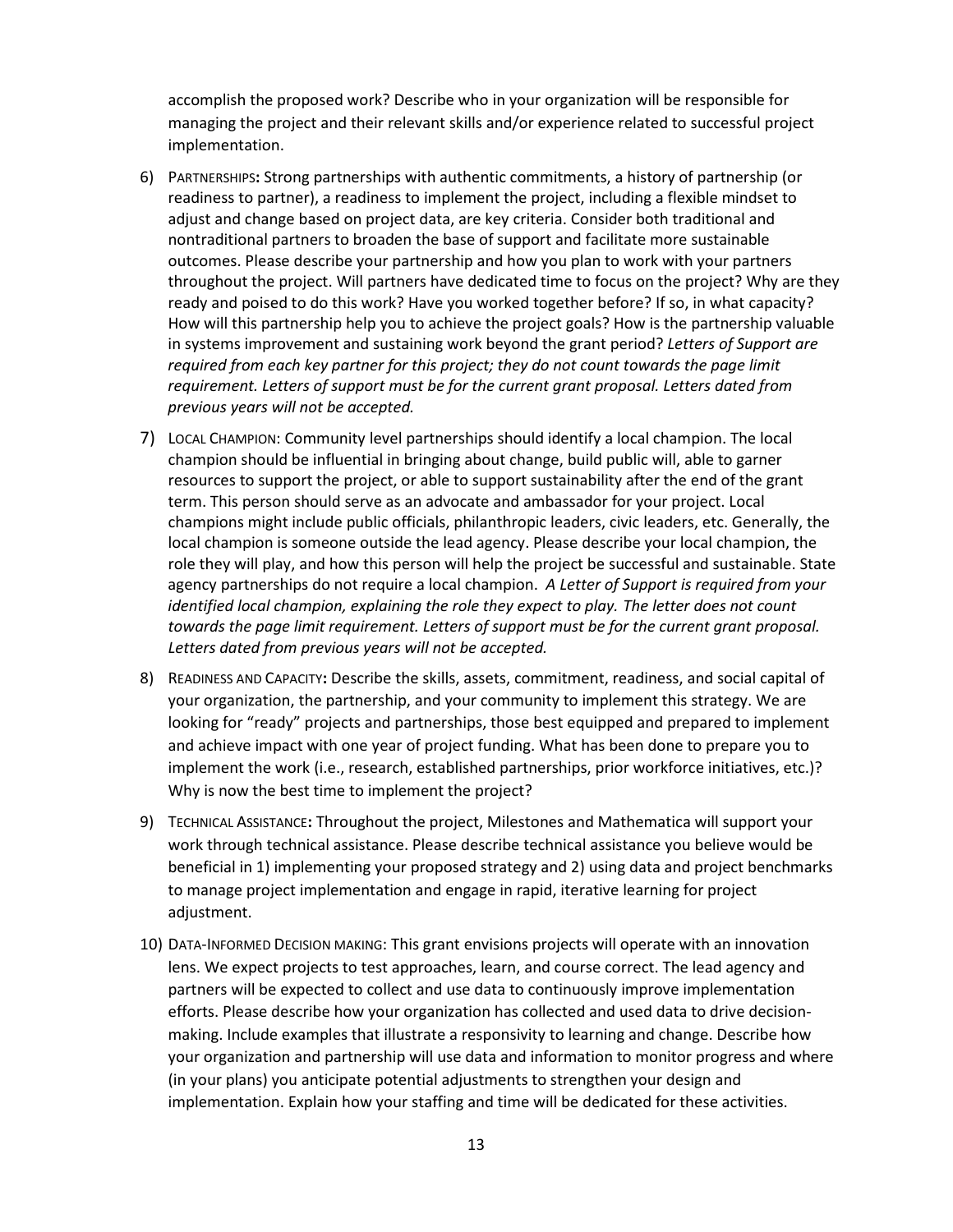Describe the data and information (baseline and throughout the project) you see as important for measuring whether your project is on-track and successful.

- 11) GRANT REQUIREMENTS: Please indicate your commitment and readiness to the following. Grantees must agree to:
	- Collect and share project and workforce data (not personally identifiable) to show grant progress and outcomes;
	- Submit reports on grant progress, outputs, and outcomes quarterly;
	- Participate in technical assistance efforts, which may include monthly to twice monthly calls with Milestones and Mathematica and quarterly calls with other grantees;
	- Participate in a learning community to share and learn from other projects and to provide information to the Initiative partners about opportunities and barriers;
	- Participate in activities to evaluate the project and/or larger Initiative, which might include phone calls, periodic reports, data collection and submission, interviews, surveys, etc.;
	- Provide reports and updates (in person or by phone) with Initiative partners as needed;
	- Contribute regular input on successes and challenges to inform policy change and the spread of successful practices.

#### <span id="page-13-0"></span>Section 3: Budget and Financials

Please provide the following information. If lead agency/applicant is a government entity, please show income and expenses as they relate to the department or the division most closely related to this project. Also, please note where information is not available/not applicable and if substitutions were made.

- 1) TOTAL AMOUNT REQUESTED Grant requests must not exceed \$250,000, and we encourage proposals for grants of all sizes.
- 2) PROJECT BUDGET AND NARRATIVE Provide a detailed budget for all expenses for which funding is requested. Indicate any other sources of funding (revenue or in-kind) to support implementation. The budget narrative section should explain how costs were determined and how the budget aligns with the proposed strategy. **The budget and narrative must be submitted on the provided budget template. Please submit Excel files only**. The budget template can be found a[t www.coloradoecworkforce.org.](http://www.coloradoecworkforce.org/)
	- **Matching funds**: A minimum of 25% in matching funds is required *only* when grant funding is used for direct compensation (bonuses, wages) of early educators, as well as a plan for sustaining compensation. In other cases, matching funds are not required, but they may increase the potential for award in cases where they demonstrate the probability of sustainability. Matching funds used for direct compensation must be secured at the time of application. Please indicate any additional funds to support the project via the Budget Template.
	- **Funding Limits:** There are no percentage or dollar figure limits on certain types of activities except for indirect costs (see below); however, applicants must provide adequate justification in the budget narrative. We do not anticipate funding requests for equipment. All funds requested must include a justification for why they are critical to project success.
	- **Indirect Costs:** Indirect costs are expenses necessary for general operation and are shared across programs, projects, and functions within an organization. Indirect costs may include expenses like utilities, technology support, legal expenses, and accounting services. Indirect costs may be calculated as a percentage of direct costs and should not exceed 10%.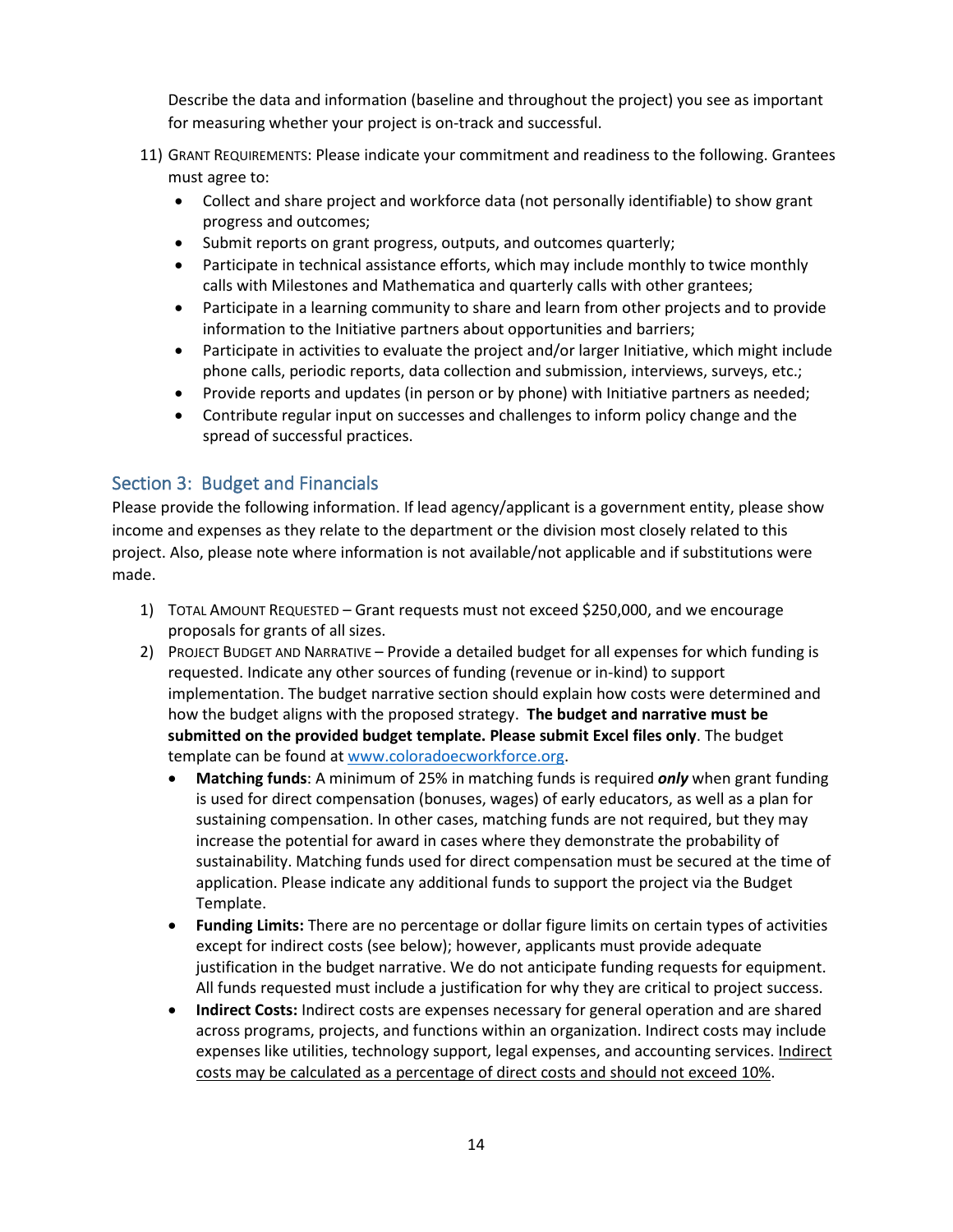- **Unallowable Costs:** Grant funds **may** be used for strategy development, education, communications, marketing, and advocacy around issues related to public investment. However, funds **must not** be used for lobbying or for the support of a bill or proposed legislation.
- 3) ORGANIZATION'S CURRENT OPERATING BUDGET Provide the organization's current operating budget.
- 4) AUDITED FINANCIALS Attach the most recent audited financials. If audited financials are not available, please provide a current IRS Form 990. If you are a government agency, you may provide a link to your audit online.
- 5) YEAR END AND CURRENT FINANCIAL STATEMENTS Upload your Statement of Activities and Balance Sheets.
- 6) FISCAL AGENT If using a Fiscal Agent, provide its recent audited financials, current financial statements and *attach your Memorandum of Agreement. This is not required if you are not using a Fiscal Agent.*

#### <span id="page-14-0"></span>Section 4: Additional Documentation

- 1) COMPLETED *Project Strategy and Outcomes Worksheet*
- 2) LETTERS OF SUPPORT
	- One letter of support from each of the primary project partners; specific information about roles and commitments are encouraged. Letters must be dated 2020.
	- One letter of support from an identified local champion, indicating their support and role in the project. State agency partnerships do not require a local champion. Letters must be dated 2020.
- 3) ANTI-DISCRIMINATION STATEMENT Provide the anti-discrimination statement and date adopted.
- 4) BOARD OF DIRECTORS Provide a list of the board of directors including occupations and/or community affiliations. If you do not have a board of directors, please indicate.
- 5) IRS DETERMINATION LETTER Include the organization's IRS determination letter indicating taxexempt status. If a Fiscal Agent is being used, provide its IRS determination letter.
- 6) PROPOSAL DOCUMENTS CHECKLIST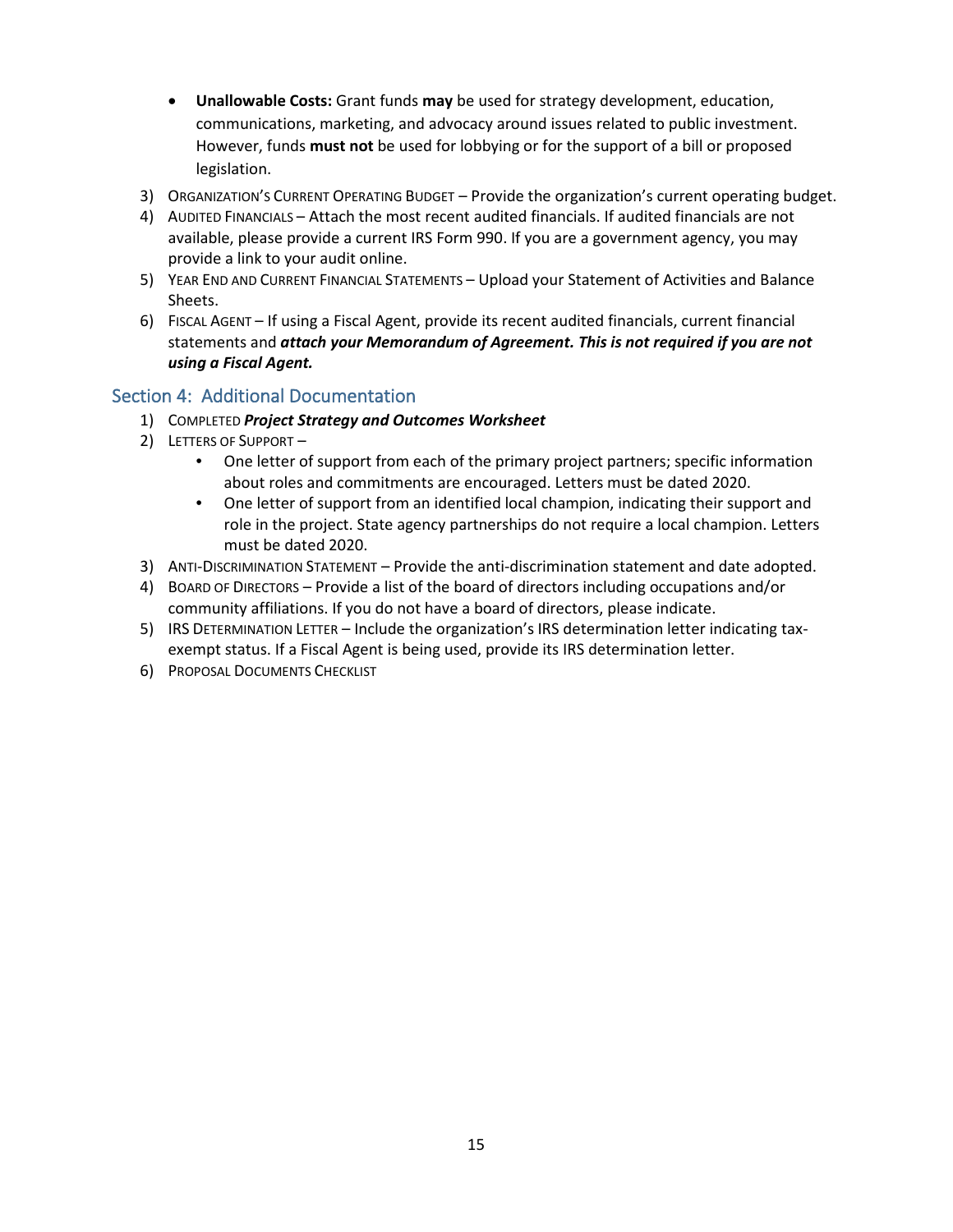# <span id="page-15-0"></span>Proposal Documents Checklist

| $\Box$ Completed Grant Narrative (Include all components as addressed in RFP) |
|-------------------------------------------------------------------------------|
|-------------------------------------------------------------------------------|

| Project Strategy and Outcomes Worksheet |
|-----------------------------------------|
|-----------------------------------------|

### □ Financial Documents

- □ Project Budget and Narrative
- □ Current Operating Budget
- $\Box$  Audited Financials

□ Year End and Current Financial Statements

- □ Current Balance Sheet
- □ Current Statement of Activities

 $\Box$  Fiscal Agent's Financials and MOU (ONLY if using a fiscal agent)

□2020 Letters of Support

□ Partners

□ Champion

□ Anti-Discrimination Statement

□List of Board of Directors

 $\Box$  IRS Determination Letter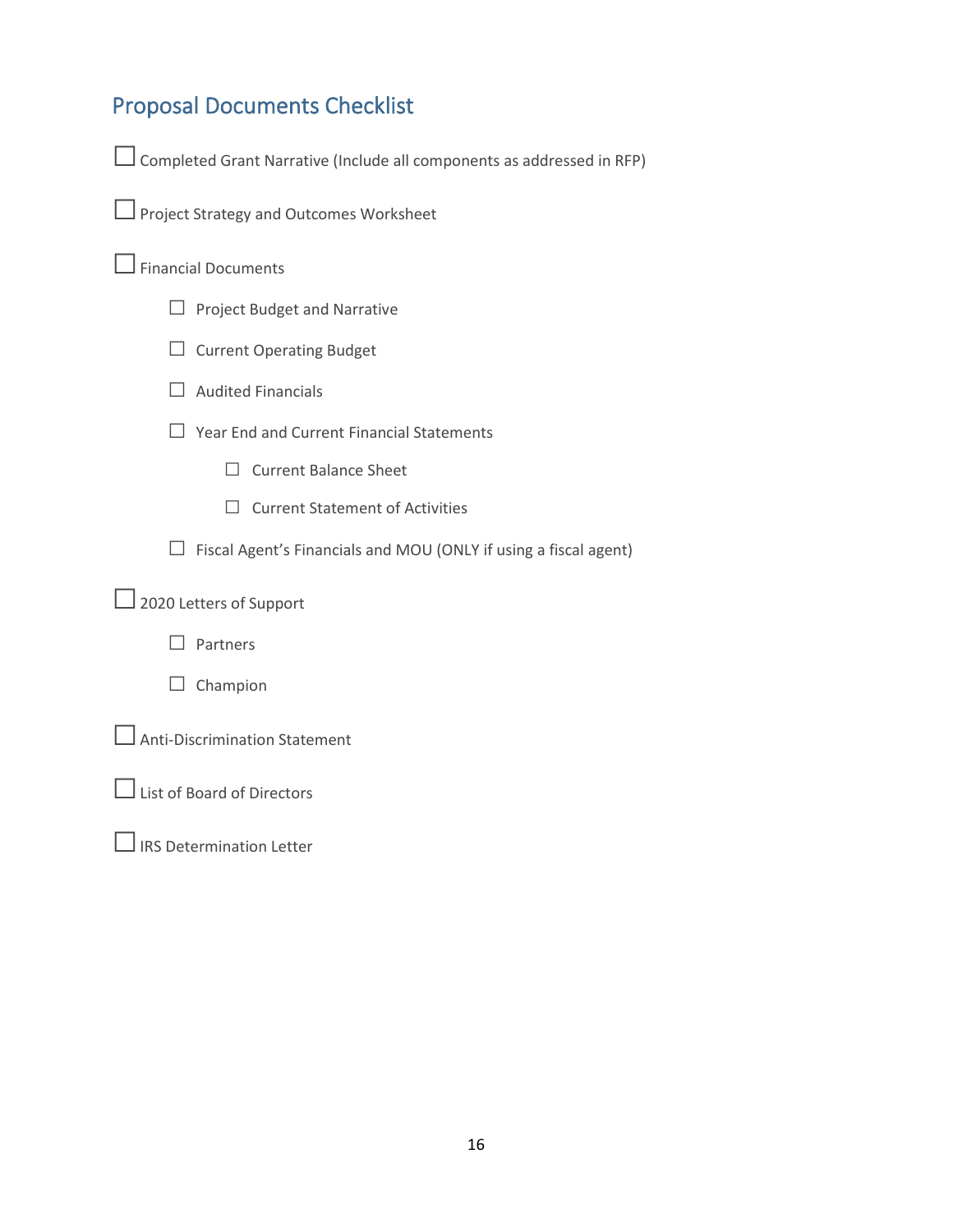# <span id="page-16-0"></span>Appendix A: Guidance for Completing your Theory of Change

This Appendix contains guidance about required elements in the project proposal, including the project Theory of Change; transformational goal; project strategy, activities, and outcome; and intermediate and long-term outcomes. You will be asked to describe your conceptual approach to these in the grant narrative and provide specific detail using the *Project Strategy and Outcomes Worksheet.*

### Project Theory of Change

We would like to understand your Theory of Change - how you see your proposed strategy impacting your transformative goal and ultimately our goal to increase recruitment, retention, and compensation of an effective, qualified workforce. The Initiative's *Theory of Change for Increasing Recruitment, Retention, and Compensation of an Effective, Qualified Early Childhood Workforce can be found in Appendix B.*

In the *Project Strategy and Outcomes Worksheet*, you will be asked to complete a Theory of Change Template like the one below or your own with the following elements.

| <b>Need:</b> Brief statement of need you are addressing |                                                    |                 |                                                            |                                      |                                                                                                             |                          |
|---------------------------------------------------------|----------------------------------------------------|-----------------|------------------------------------------------------------|--------------------------------------|-------------------------------------------------------------------------------------------------------------|--------------------------|
|                                                         | <b>Goal:</b> What is your long-term,               |                 | Lever: What lever(s) for change do you propose to address? |                                      |                                                                                                             |                          |
| transformative goal?                                    |                                                    |                 | $\Box$ Compensation                                        |                                      |                                                                                                             |                          |
|                                                         |                                                    |                 |                                                            | $\square$ Working Conditions         |                                                                                                             |                          |
|                                                         |                                                    |                 |                                                            | $\Box$ Targeted Recruitment          |                                                                                                             |                          |
|                                                         |                                                    |                 |                                                            | $\Box$ Career and Education Pathways |                                                                                                             |                          |
|                                                         |                                                    |                 |                                                            |                                      | Application category: What category are you proposing for this grant that could lead impact and lead to the |                          |
|                                                         | achievement of your long-term goal?                |                 |                                                            |                                      |                                                                                                             |                          |
|                                                         | $\Box$ Innovating $\Box$ Scaling $\Box$ Sustaining |                 |                                                            |                                      |                                                                                                             |                          |
|                                                         |                                                    |                 |                                                            |                                      |                                                                                                             |                          |
|                                                         |                                                    |                 |                                                            |                                      |                                                                                                             |                          |
|                                                         |                                                    |                 |                                                            |                                      |                                                                                                             |                          |
|                                                         |                                                    | Short-term      | Intermediate                                               | Long-Term                            | <b>Transformative</b>                                                                                       |                          |
| <b>Activities</b>                                       | <b>Outputs</b>                                     | <b>Outcomes</b> | <b>Outcomes</b>                                            | <b>Outcomes</b>                      | Goal                                                                                                        | <b>Initiative's Goal</b> |
|                                                         |                                                    |                 |                                                            |                                      |                                                                                                             | Increased                |
|                                                         |                                                    |                 |                                                            |                                      |                                                                                                             | recruitment,             |
|                                                         |                                                    |                 |                                                            |                                      |                                                                                                             | retention, and           |
|                                                         |                                                    |                 |                                                            |                                      |                                                                                                             |                          |
|                                                         |                                                    |                 |                                                            |                                      |                                                                                                             | compensation<br>of an    |
|                                                         |                                                    |                 |                                                            |                                      |                                                                                                             |                          |
|                                                         |                                                    |                 |                                                            |                                      |                                                                                                             | effective,               |
|                                                         |                                                    |                 |                                                            |                                      |                                                                                                             | qualified<br>workforce.  |

The Theory of Change should include the following: transformative goal, lever(s) for change, project strategy, activities, outputs, project/grant outcomes, and intermediate and long-term outcomes.

| <b>Activities</b><br><b>Strategy</b><br>Lever | Project<br>Outputs<br>Outcomes | Intermediate<br><b>Transformative</b><br>& Long-Term<br>Goal<br><b>Outcomes</b> | Increased<br>Recruitment.<br>Retention,<br>Compensation |
|-----------------------------------------------|--------------------------------|---------------------------------------------------------------------------------|---------------------------------------------------------|
|-----------------------------------------------|--------------------------------|---------------------------------------------------------------------------------|---------------------------------------------------------|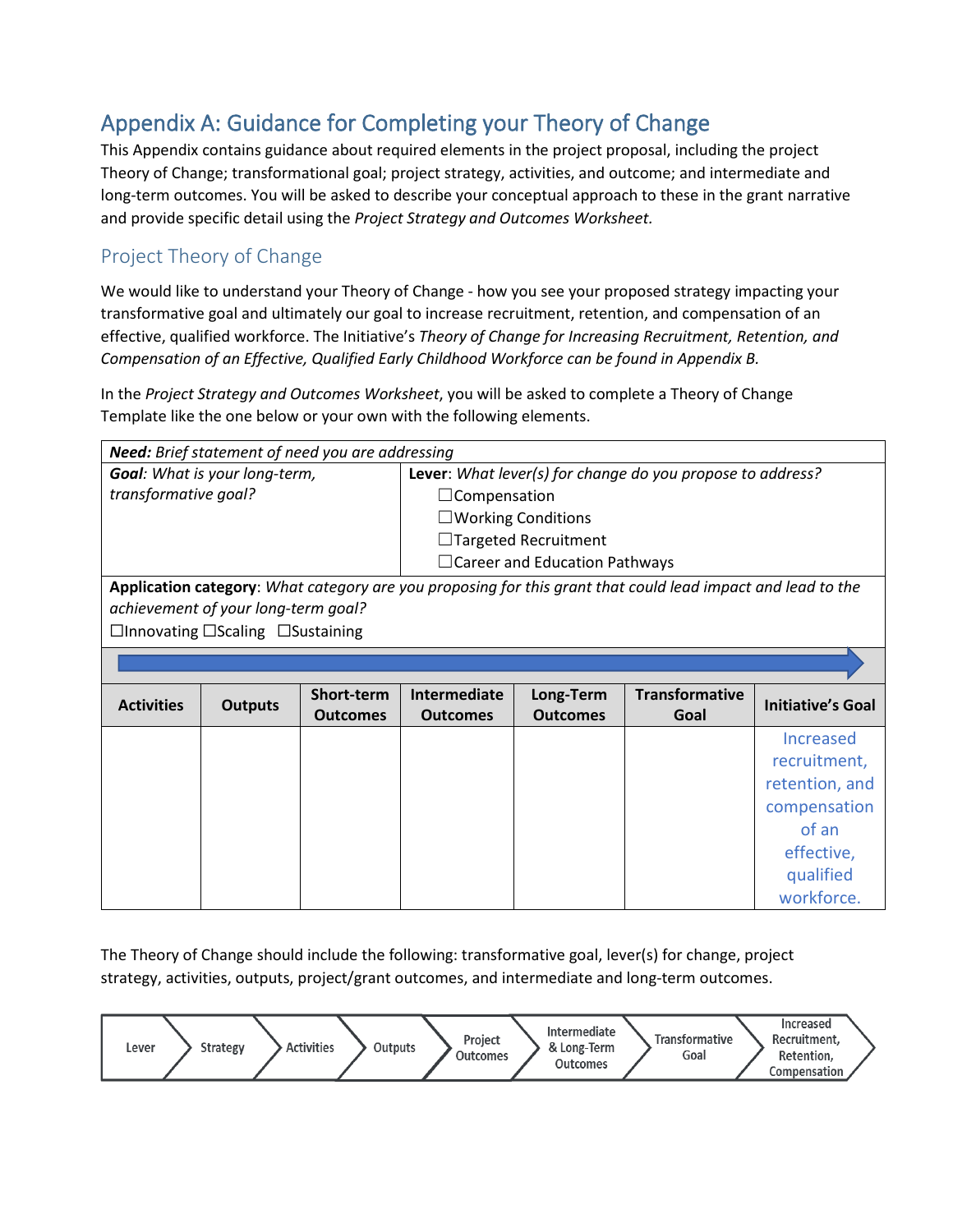### Transformative Goal



Proposals should identify the big picture, transformative goal the partners hope to achieve. These groundbreaking, "moonshot" goals should be the target toward which all project activities are aimed. The goal may not be achieved during the grant term, and other strategies may be required, but we want to see how your strategy will impact your ambitious goal and the Initiative's goal of increasing recruitment, retention, and compensation of an effective, qualified workforce.

### Lever for Change



Below are some example strategies for each lever for change. **These are only examples of strategies that might fall within each lever for change; other innovative strategies that meet the needs of the community are strongly encouraged.** 

**Lever 1: Compensation -** *Improve the financial well-being of the workforce by addressing wages, benefits, or other factors.* Strategies in this area might include activities such as:

- Partnering with city or county government to offer affordable housing options
- Leveraging ballot initiatives, local tax credits, or city/county revenue to support early educator wages, health care, benefits, etc.
- Paying all publicly-funded preschool teachers, regardless of setting, wages on par with public school teachers, while requiring comparable qualifications

**Lever 2: Targeted Recruitment -** *Build a pipeline of effective, qualified candidates entering the field or into licensed early childhood centers, schools, or homes.* Strategies in this area might include activities such as:

- Working with high schools and community colleges to develop and new model for concurrent enrollment and apprenticeship programs that are accessible to students and feed into part-time employment and higher education programs
- Developing a pipeline/strategy to recruiting diverse and Spanish-speaking candidates into the field, into programs, and into leadership positions to better address the needs of diverse learners

**Lever 3: Working Environments -** *Ensure working environments/conditions are conducive to job satisfaction and instructional effectiveness. S*trategies in this area might include:

- Aligning systems to decrease the burden on educators caused by varied programs and initiatives
- Developing human capital or funding approaches to address high staff-child ratios and erratic staffing patterns

**Lever 4: Education and Career Pathways -** *Create education and career pathways to attract and induct new educators, ensure a competent workforce, and support retention in the field.* Strategies in this area might include activities such as:

- Developing a system to support recruitment of educators, by helping promising candidates earn early childhood teacher qualifications and gain needed competencies in a new, innovative, or fast-track way
- Reducing barriers for new entrants and current professionals and deliver clear, accessible pathways to increase competencies, attain higher levels of education, and seek more advanced job roles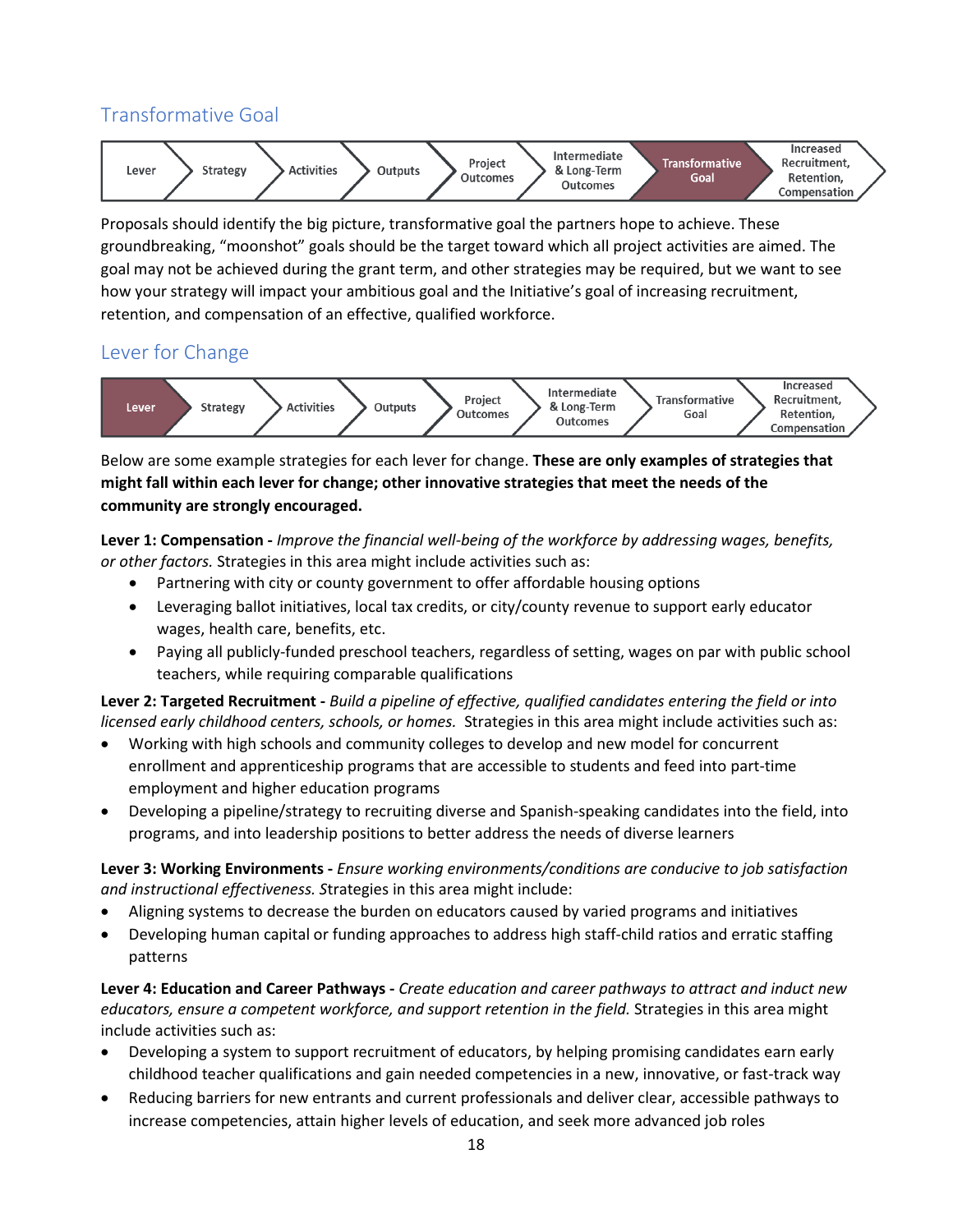### Project Strategy, Activities, Outputs, and Outcomes

Proposals should identify the proposed strategy, activities, outputs, and outcomes anticipated during the grant term and a rationale for why these activities will lead to the proposed outcomes and impact your transformative goal. We recognize some of these may need to be adjusted as you implement and adjust course; we will work with you to refine these if needed.



ACTIVITIES: This section includes specified work during the grant duration, including actions used to bring about program change, results, or outcomes. A timeline with milestones for activities should be included. Please note, grant funds may be used for activities such as strategy development, education, communications, marketing, and advocacy but may not be used for direct lobbying.

OUTPUTS: These are direct products of the project activities. Proposals should describe the project outputs and a proposed timeline for completion. Proposals should include indicators to measure whether the outputs were met. Different types of indicators — process, quantity, and/or quality—may be more appropriate to measure outputs for different projects.

- Process Process indicators measure progress on implementation of project activities. Process indicators may measure whether certain milestones in a project were completed. Examples include the development of a new committee or completion of research on the cost to increase wages within the proposed timeline.
- Quantity Quantity indicators measure how much of the activity, output, service, or approach is delivered and may also measure size, frequency, or level of exposure to an intervention. Examples include the number of students enrolled in a concurrent enrollment program or the percentage of those polled supporting public funding for compensation.
- Quality Quality indicators describe how good or bad something is. For example, a quality indicator may measure participants' satisfaction with an apprenticeship program or the incorporation of provider input into a compensation initiative. Quality indicators help ensure outcomes (e.g., programs must be of high-quality for participants to gain new knowledge or learn new skills).

PROJECT OUTCOMES: Outcomes are the result of the activities or services provided – such as changes in behaviors, knowledge, skills, or conditions. Proposals should identify outcomes at three times: during implementation, at the grant's conclusion, and in the future. Additionally, proposals should discuss how the project outcomes will be assessed during the project.

#### Intermediate and Long-term Outcomes

Proposals should identify intermediate and long-term outcomes that may result from the implementation of the project. It may not be feasible to attain these outcomes during the grant term; for some projects this will be possible, and for others it will not. However, we would like to better understand how you think the proposed strategy will impact your transformative goal and the Initiative's goal for increasing recruitment, retention, and compensation of an effective, qualified workforce.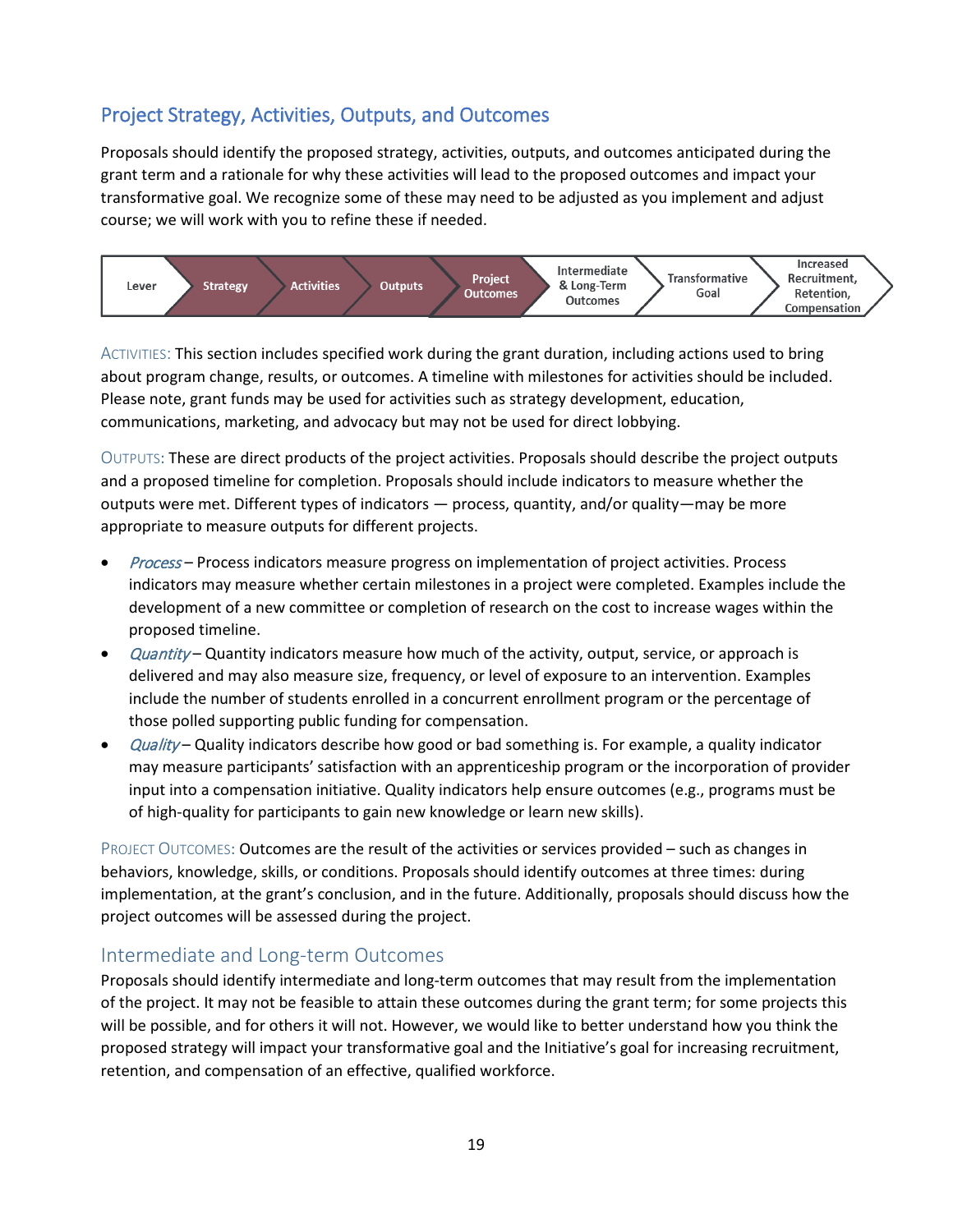# Appendix B: Initiative Theory of Change

Below is the *Initiative's Theory of Change for Increasing Recruitment, Retention, and Compensation of an Effective, Qualified Early Childhood Workforce*. It demonstrates how project activities might lead to intermediate and long-term outcomes that will impact recruitment, retention, and compensation of an effective, qualified workforce.

<span id="page-19-0"></span>